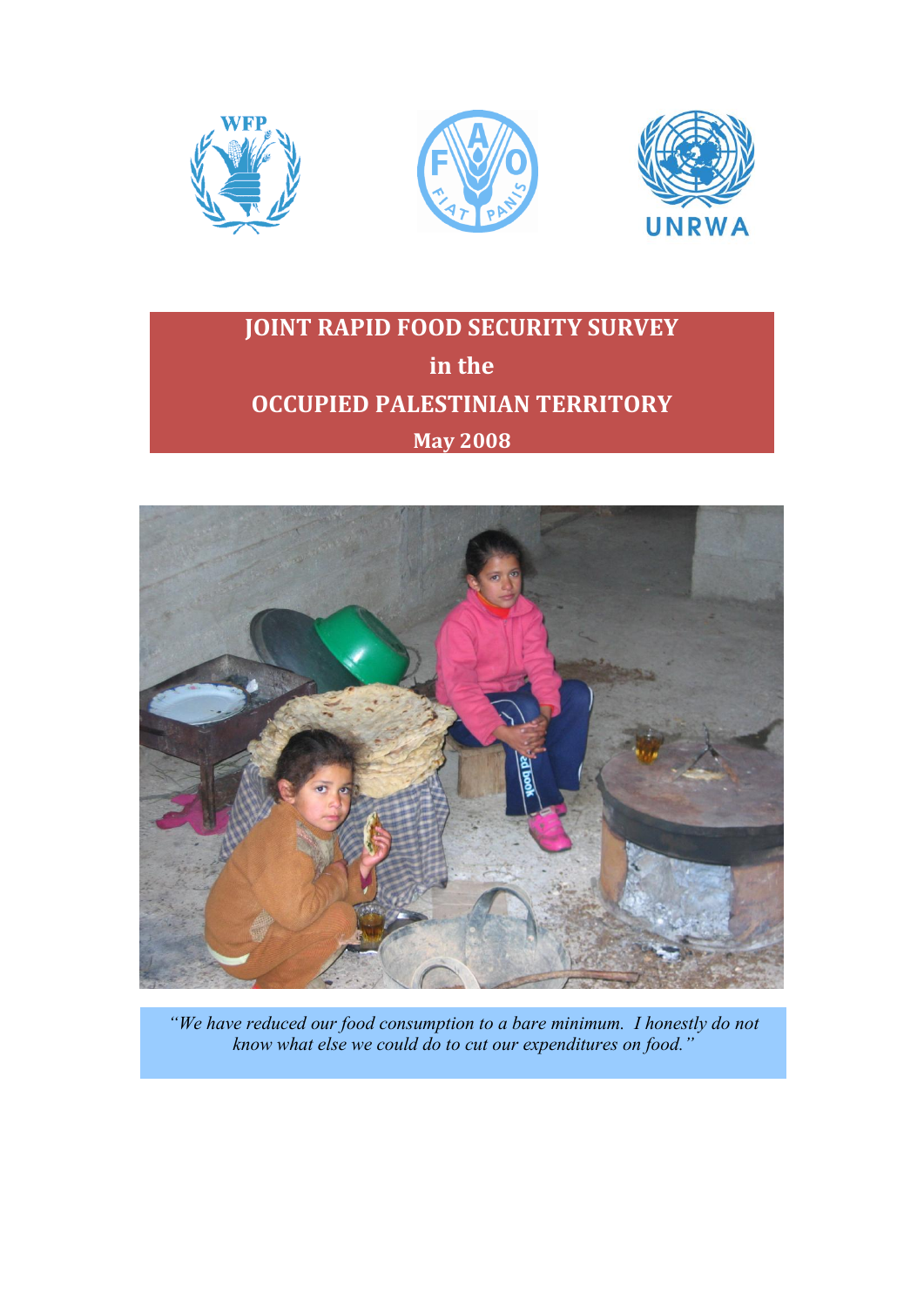## **TABLE OF CONTENTS**

| <b>EXECUTIVE SUMMARY</b>                                                                                                                                                                                                                             |                                                 |  |
|------------------------------------------------------------------------------------------------------------------------------------------------------------------------------------------------------------------------------------------------------|-------------------------------------------------|--|
| 1 METHODOLOGY                                                                                                                                                                                                                                        | 7                                               |  |
| 2 SOCIO-ECONOMIC BACKGROUND                                                                                                                                                                                                                          | $\overline{7}$                                  |  |
| <b>3 FOOD AVAILABILITY AND MARKETS</b><br>Local production<br>Market availability<br>Retailers' food stocks<br>Sales of food on credit<br>Availability of food at the household level: of food purchased consumed<br>Availability of food assistance | 8<br>8<br>8<br>$\boldsymbol{9}$<br>9<br>9<br>10 |  |
| 4 LIVELIHOODS AND HOUSEHOLDS' ACCESS TO FOOD<br>Increase in food prices<br>Dependency ratios and decreasing incomes                                                                                                                                  | 10<br>11<br>12                                  |  |
| <b>5 EXPENDITURE ON FOOD</b><br>Overall household expenditure and expenditure on food<br>Food expenditure out of total expenditure on the rise<br>Households' purchase of food on credit<br>Sources of food                                          | 15<br>15<br>16<br>16<br>17                      |  |
| <b>6 ESTIMATES OF HOUSEHOLD FOOD INSECURITY</b>                                                                                                                                                                                                      | 17                                              |  |
| 7 CURRENT SHOCKS, RISKS AND COPING STRATEGIES                                                                                                                                                                                                        | 20                                              |  |
| 8 ASSISTANCE RESPONSE AND TARGETING<br>Assistance at the household level                                                                                                                                                                             | 22<br>22                                        |  |
| <b>9 RECOMMENDATIONS</b>                                                                                                                                                                                                                             | 24                                              |  |

*Disclaimer:*

*This publication has been produced with the financial assistance of the donors of the World Food Programme (WFP), the Food and Agriculture Organization (FAO) and the United Nations Relief and Works Agency for Palestine Refugees in the Near East (UNRWA). The content of this publication can in no way be taken to reflect the views of the WFP, FAO, UNRWA, or their donors. Furthermore, the designations employed and the presentation of material in this publication do not imply the expression of any opinion whatsoever on the part of the WFP, FAO, UNRWA, or their donors, concerning the legal or development status of any country, territory, city or area or its authorities, or concerning the delimitation of its frontiers and boundaries.*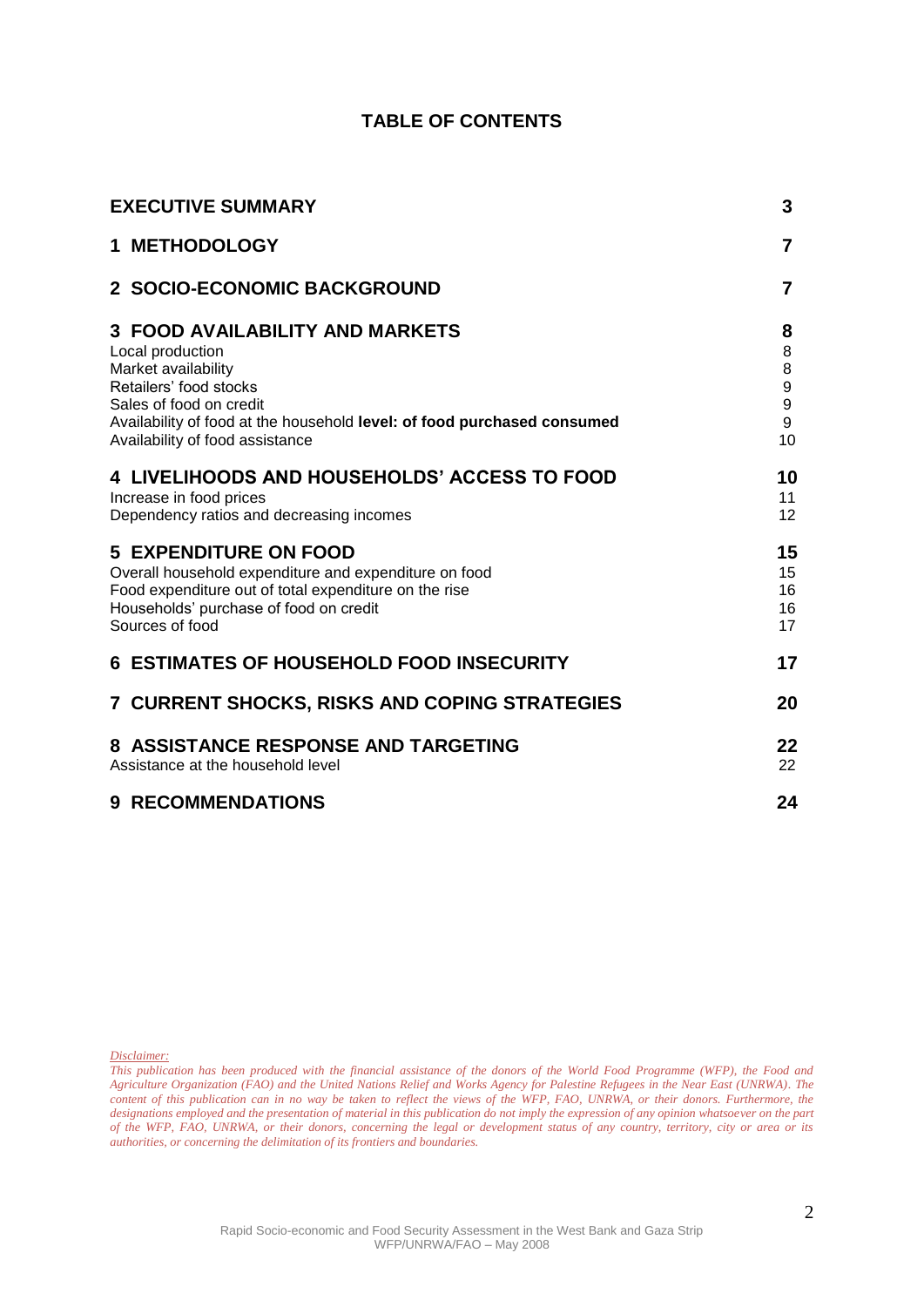## **EXECUTIVE SUMMARY**

The main driver of Palestinian food insecurity is of a political nature, as key elements of vulnerability are rooted in the military and administrative measures imposed by the Israeli occupation - closure regime, permits, destruction of assets - as well as settlement expansion and derived infrastructure multiplication - access to land and water, bypass roads, etc.

Soaring food prices, falling incomes and growing unemployment are jeopardizing the livelihoods of Palestinians, leading to heavy debt and changes in family eating habits. Previously self-reliant families are progressively falling into the poverty trap and are unable to escape from their situation in the absence of job opportunities. Furthermore those with work are facing increasing difficulties to manage due to unadjusted salaries, a degrading economic environment and high dependency ratios.

There is evidence of the positive effects of aid in mitigating the increase of Palestinians' food insecurity. However food security remains poor and there are real imminent threats to the livelihoods and nutrition of a growing proportion of the population. The rapidly increasing prices of food and the declining productivity of the agricultural sector in both the West Bank (WB) and the Gaza Strip (GS) as a result of natural calamities and Israeli measures, together with the tightening of restrictions on the free movement of people and goods in the West Bank and Gaza Strip (WBGS); the unprecedented and prolonged closure of the GS; and, the inability of humanitarian organizations to meet the increasing demand for and cost of humanitarian assistance have, combined, been leading to the erosion of the livelihoods of the Palestinian population.

There is little scope for action other than that of a humanitarian-emergency nature to solve food insecurity, until the political dimension is resolved. In this framework and in concert with the Palestinian Reform and Development Plan (PRDP), social safety nets activities need immediate support along with the relevant public institutions and implementing agencies.

## **1 INFLATION AND FOOD PRICE INCREASE**

- The consumer price index for food has risen from March 2007 to the end of April 2008 by 14.6 percent in the WB and 16.3 percent in GS (PCBS, 2008). Price of wheat flour increased by 73 percent in the WB and 68 percent in the GS.
- There is high dependency on imported food items for household food consumption. Less than 5 percent of the cereals and pulses consumed in the WBGS is locally produced. Moreover, prices of locally produced fresh foods (meat, poultry and vegetables) have skyrocketed and many poor families can no longer afford them.
- Local production of food, as well as rural livelihoods dependent on agricultural production, have been hit by three major shocks in recent months: the complete closure in the GS, the late frost and a still ongoing drought in both the GS and the WB, leading to large fluctuations in the price of locally grown products. More than 12,000 farmers and many more agricultural labourers have been affected by the frost. The drought is equally affecting farmers who cannot water their crops and sheep herders who have not had any pastures to graze in the spring and cannot obtain water for their animals to drink in the summer. Distress sales of livestock are already taking place.

## **2 SOCIO-ECONOMIC DECLINE AND LIVELIHOOD CRISIS**

- A third of Palestinians have reported a fall in income this year, the poor suffered most heavily with a 40 percent drop.
- 37 percent of breadwinners in the GS are now unemployed and 27 percent in the WB. Consequently, the dependency ratio is high (8.6 dependants per employed person in the GS and 5.6 in the WB).
- Wage employment continues to be the main source of income, followed by self-employment and transfers from relatives and friends. The main secondary source is emergency assistance in the GS.
- The agricultural sector in the GS is close to collapse, as no exports are allowed, and there is a total unavailability of fertilizer, pesticides and other crucial inputs. 70 percent of the spring crops are not being irrigated, due to the lack of fuel available for the pumps. Israeli incursions translate into significant damage to farming lands, crops and greenhouses.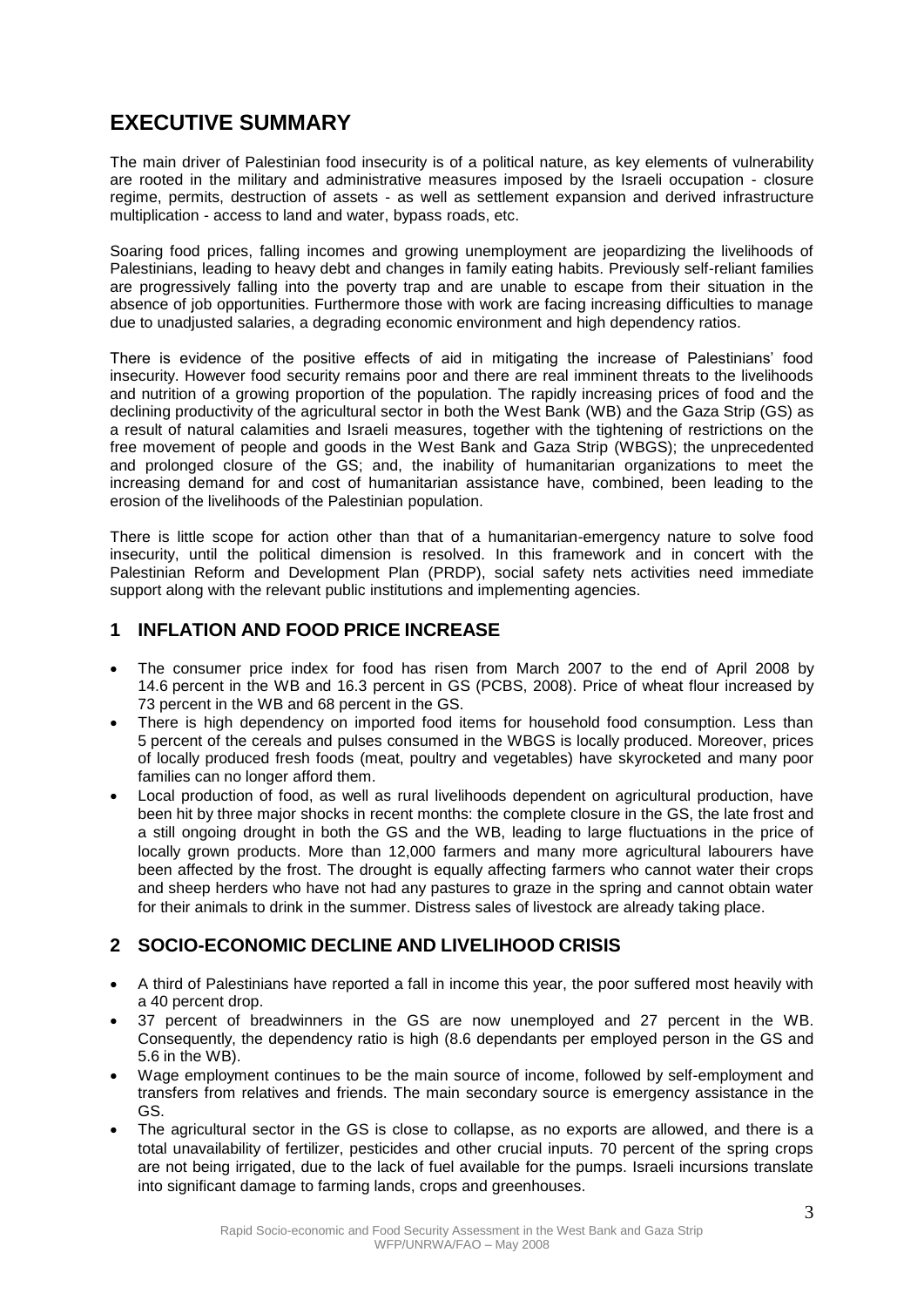97 percent of households reported being affected by food price rises in the past 3 months. Two thirds of the population believes to be financially steadfast for 6 months or less.

## **3 EROSIVE COPING MECHANISMS**

- There is excessive use of negative coping strategies by the population. Having already sold disposable assets, 59 percent of households are now relying on credit to buy food. However this coping mechanism is increasingly exhausted and only available to those with a reliable income. There is progressively less informal credit availability (due to retailers' own uncertainties) and traders are extending credit only for essential items.
- The majority of Palestinians have not paid their utility bills (water and electricity) for many months. 31 percent still rely on this strategy, however almost half of Palestinian households have already exhausted this possibility.
- Palestinians are eating less. Many parents reduce their intake to allow for their children to eat. Half the surveyed population have decreased their spending on food, 89 percent reduced the quality of food they buy while 75 percent reduced the quantity since January 2008 and almost all people have reduced their consumption of fresh fruit, vegetables and animal protein to save money. Very few Palestinians now eat fresh (red) meat.
- Families cannot afford to compensate for the lack of protein and vitamins. Considering the high prevalence of anaemia and other micro-nutrient deficiencies, this will have health consequences in the long term especially affecting children.

## **4 INCREASED RELIANCE ON HUMANITARIAN AID**

- Food aid and other safety nets have played a major role in preventing an even higher number of people falling into poverty and food insecurity. In the GS, 60 percent of households cite emergency assistance as a secondary source of income. The corresponding figure in the WB is only 1.6 percent.
- 76 percent of households in the GS have received some type of in-cash or in-kind assistance in the past three months, with higher levels of coverage for refugees, particularly amongst the poorest segments of the population. 23 percent of households have been assisted in the WB.
- The majority of assisted households received food assistance (almost 90 percent). Health care and cash/job assistance were received by 59 percent and 51 percent of the households who reported receipt of assistance, respectively.
- Inadequate funding levels coupled with high cereal and fuel prices have led WFP to revisit its activity types and scale down its caseload and ration size, and prevented UNRWA from meeting its food aid targets.
- The relative increase of families relying on assistance over the past six months makes the current coverage by main assistance providers insufficient. There is a need for in breadth and depth expansion of assistance both in the GS and the WB.
- Survey findings show that close to 52 percent of the households believe that the received assistance has become more important to their livelihood in the last three months.

## **5 RISING FOOD INSECURITY**

- **Food security** exists when all people, at all times, have physical, social and economic access to sufficient, safe and nutritious food which meets their dietary needs and food preferences for an active and healthy life. **Food insecurity** exists when this access is jeopardized. As a result of the factors analysed above, i.e. food price inflation, livelihoods deterioration and erosion of coping mechanisms, the food insecurity is rising in the WBGS however, the delivery of targeted food aid has prevented a steeper decline in the food security status.
- 38 percent of the Palestinian population is food insecure (compared to 34 percent in 2006).
- Food insecurity in the GS is more widespread, reaching 56 percent, and in the WB it is 25 percent.
- Food insecurity is higher among refugees (44 percent) compared to non refugees (33 percent) however, both population groups faced a similar increase (10 percent) in their food insecurity in the past two years. Food insecurity reaches 50 per cent in camps.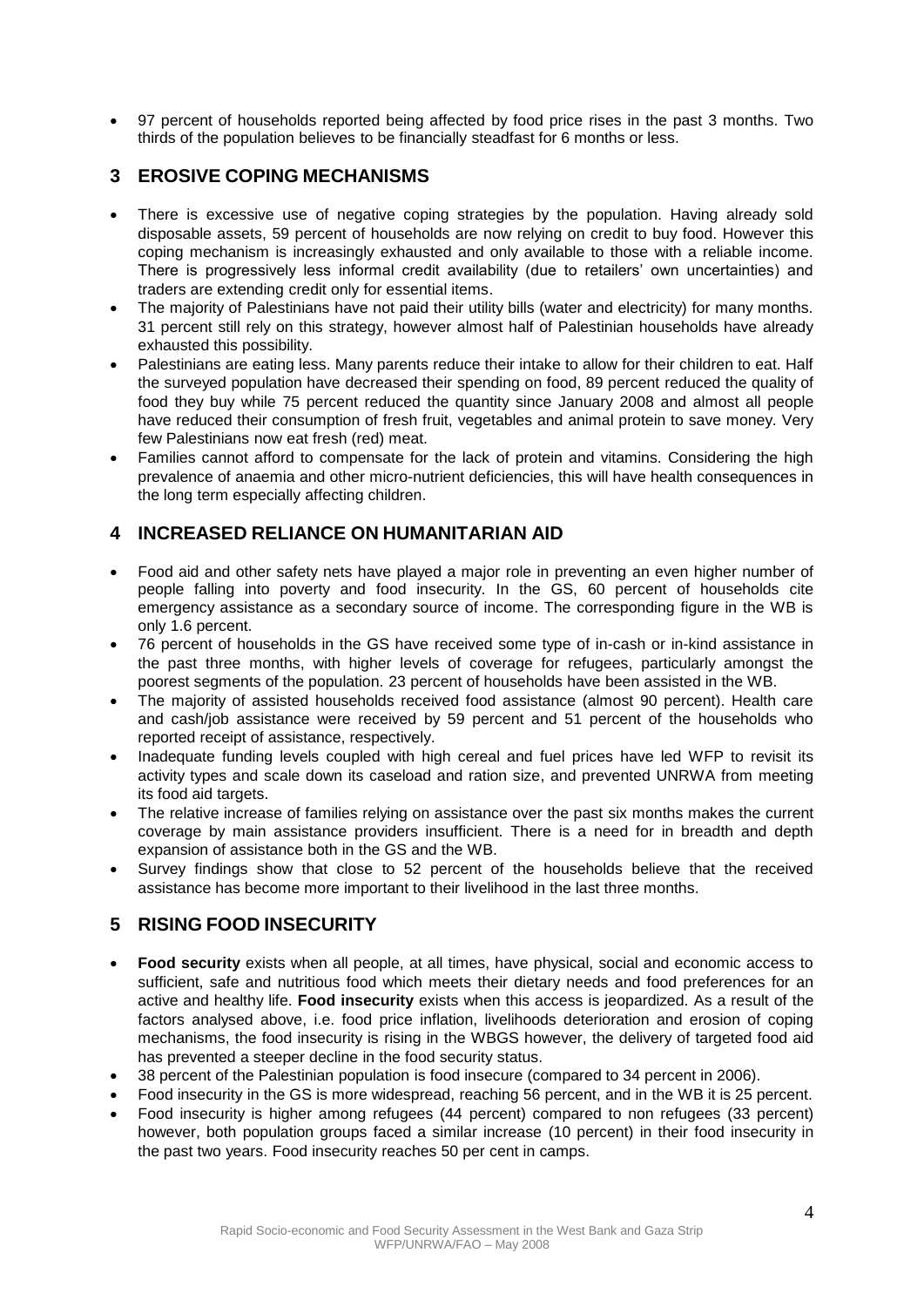- In the WB, 56 cents of every dollar earned is now spent on food whereas in the GS people spend 66 cents/dollar earned on food. Poor families are most affected, spending three quarters of their money on food.
- Palestinians living in refugee camps continue to exhibit the highest levels of food insecurity (50 percent); however, populations in urban areas have faced the highest increases in food insecurity over past two years (from 19 percent to 22 percent in the WB and from 53 percent to 56 percent in the GS).
- Approximately 54 percent of the food insecure people live in urban areas, compared to 27 percent in rural and 19 percent in camps.
- The share of food expenditure over the total household expenditure is as high as 64 percent in urban areas compared to 60 percent in rural areas and 67 percent in camps.
- The situation is especially desperate for the population of the GS who are heavily affected by the economic blockade. However, closed areas of the WB are equally affected due to high unemployment rates, wage depreciation, declining business opportunities and increased restrictions on movement and access.

## **6 RECOMMENDATIONS FOR ACTION**

The main driver of Palestinian food insecurity is of a political nature, as key elements in vulnerability are rooted in the military and administrative measures imposed by the Israeli occupation - closure regime, permits, destruction of assets - as well as the settlement expansion and derived infrastructure multiplication - access to land and water, bypass roads, etc.

There is little scope for action, other than that of humanitarian-emergency nature to solve food insecurity, until the political dimension is resolved. However, this section will aim to point to recommendations at a technical level given the socio-political constraints. In this framework, social safety nets and small farmers/herders need immediate support along with the relevant public institutions and implementing agencies.

**The following recommendations are still under discussion within the agencies and will be further articulated in cooperation with the relevant Palestinian Authority (PA) Line Ministries, UN agencies, donors, NGOs and private sector.**

#### **POVERTY ALLEVIATION, SAFETY NETS AND FOOD ASSISTANCE:**

- 1. Meet the immediate needs of the destitute (Social/Special Hardship Cases):
	- Meet the basic food needs of the destitute population through general food distribution in order to prevent hunger and limit distress coping mechanisms
	- $\checkmark$  Ensure that there is no break in the pipeline of food to destitute cases
- 2. Assist the newly needy with adequate levels of emergency assistance: There is a clear imperative for emergency food assistance to cover newly affected population groups and meet their fast growing needs, such as:
	- $\checkmark$  Urban food insecure poor, particularly non refugees in the GS
	- $\checkmark$  Drought and conflict affected and other marginal rural communities in the WBGS
	- $\checkmark$  Unemployed workers, export farmers and fisher folks affected by June 2007 import restrictions and export freeze in the GS
- 3. Complement food assistance with livelihood support:
	- Transfer families with improved economic and food security status from food assistance to livelihood support programmes to help them escaping the poverty trap and allow food assistance to focus on the most needy
	- $\checkmark$  Pilot voucher programme focusing on urban areas particularly for non refugees in the WB
	- $\checkmark$  Align food and cash combined projects in order to respond to soaring prices
- 4. Increase the predictability of aid resources to optimize safety nets and caseload coverage
- 5. Enhance ongoing efforts for improved targeting between WFP and UNRWA, in consultation with the Ministry of Social Affairs (MoSA)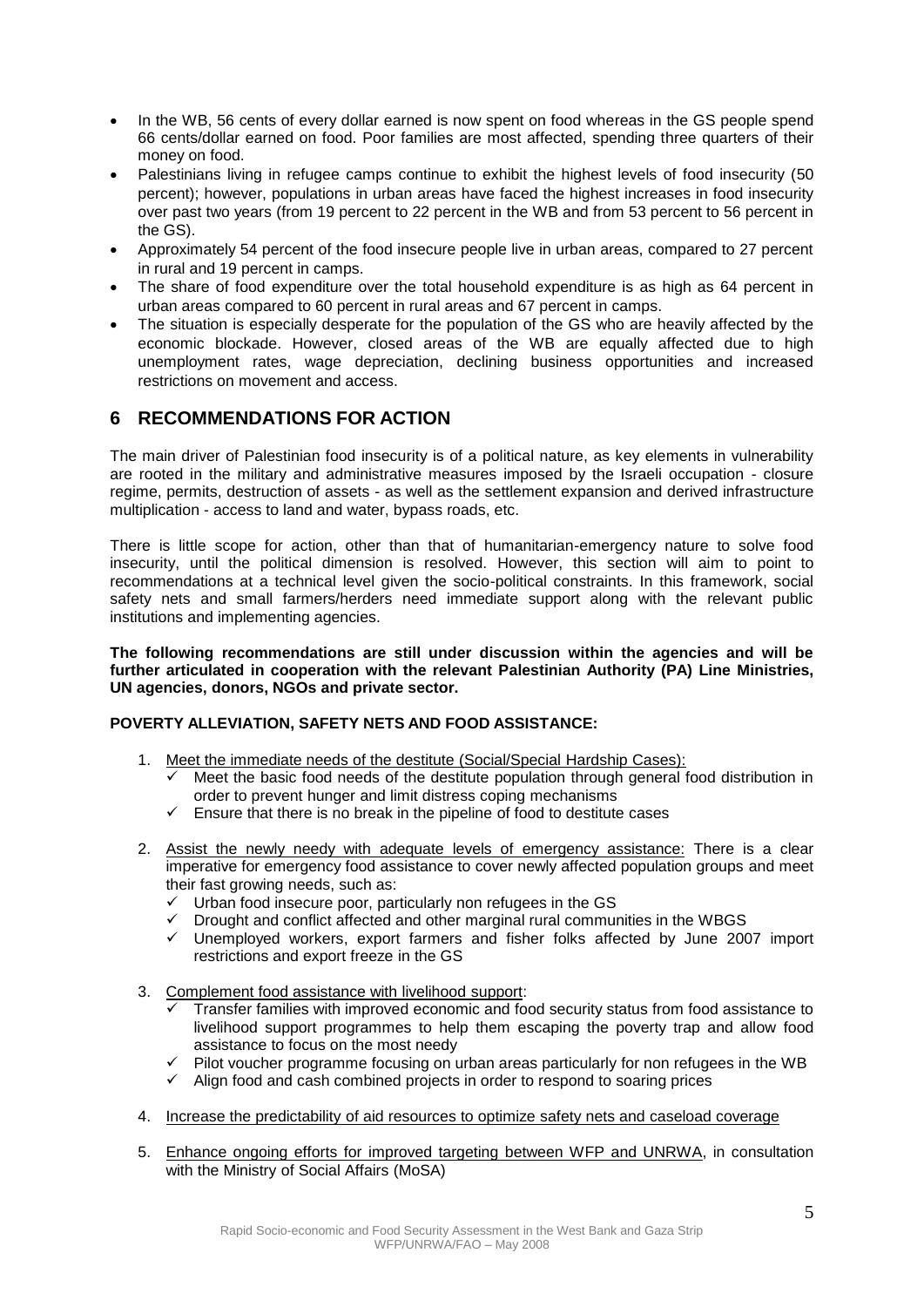- 6. Specifically for WFP and FAO, support to MoSA and implementing agencies to improve equitability and inclusive social protection:
	- Re-targeting and strengthening of the social safety net programmes to ensure that they include the growing number of destitute cases (especially in urban areas and in the GS)
	- $\checkmark$  Institutionalize a socio-economic and food security monitoring system to timely update key indicators and inform flexible response programming
	- $\checkmark$  Streamline socio-economic and market research to address key information gaps for social protection

#### **PROTECTION OF AGRICULTURE-BASED LIVELIHOODS:**

- 7. Enhance food production: as both income-generating activities and as a way of countering the hike in food commodity prices - this is especially relevant to Gazan farmers:
	- $\checkmark$  Diversification of food production patterns to address local demand and production of high nutritional value products (meat, poultry, olive oil, vegetables and fruits)
	- $\checkmark$  Household production of food for the most vulnerable (backyard and peri-urban farming)
	- $\checkmark$  Development of appropriate technologies (energy- and water-saving, recycling)
- 8. Support services and insurance in the agriculture, livestock and water sectors, in order to mitigate the effect of natural disasters such as drought, frost and animal diseases.
- 9. Creation/rehabilitation of productive assets, including land reclamation and restoration of water facilities.
- 10. On-farm and off-farm income generating activities and vocational training
- 11. Support the Ministry of Agriculture and NGOs with technical assistance and enhanced coordination to ensure prompt and effective agricultural response to growing food insecurity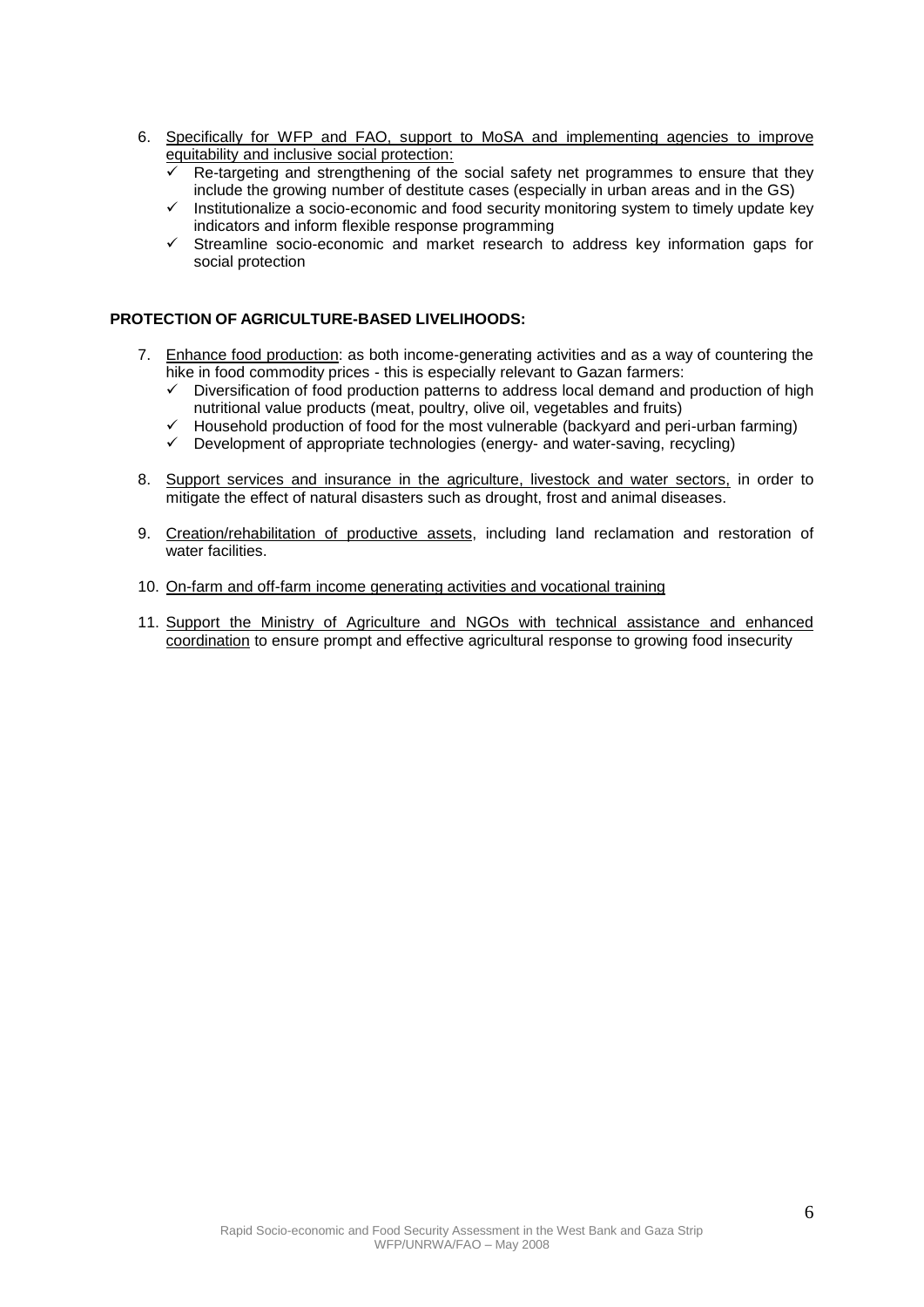## **1 METHODOLOGY**

In order to better understand the effects of the unfolding humanitarian crisis developing in the West Bank and Gaza Strip (WBGS) on the livelihoods of the population, the World Food Programme (WFP), the Food and Agriculture Organization (FAO) and United Nations Relief and Works Agency for Palestine Refugees in the Near East (UNRWA) commissioned the services of Al-Sahel Company for Institutional Development and Communications (Al-Sahel) to conduct a household-level survey and a qualitative socio-economic assessment of the population in order to gauge the main food security indicators. Within this framework, the survey was designed to achieve the following objectives:

- 1. Assess the impact of the significant increase of the price of basic food commodities on poor people in the WBGS, and measure the continuous impact of current closure on Gaza Strip (GS).
- 2. Assess the changes in food patterns, coping mechanism (including assistance), market functionality and livelihoods in the aftermath of the recent escalation in violence and extended economic downturn in the GS.
- 3. Gauge the resilience of West Bank (WB) population (including the role and contribution of assistance) in the wake of prolonged closure regime, recent climatic shocks (drought and frost) as well as market induced shocks (high food, fodder and water prices) which are hampering the traditional farming and herding livelihoods, as well as the poor urban and camp residents.
- 4. Profile population groups most vulnerable to the above risks, considering their resilience and level of exposure to risk.

This report provides an analysis of the main survey findings. While contributing to achieving the above objectives, it is also intended to provide timely programming information for food aid and other sectors' interventions, as deemed necessary by the three organizations.

The rapid food security assessment, that took place between the end of March and mid April 2008, consisted of:

- $\checkmark$  Literature Review:
- $\checkmark$  Quantitative survey comprised of 2133 household questionnaires in the WBGS, and
- $\checkmark$  300 Semi structured Interviews with key informants and community organizations.

For this purpose, 27 localities where visited, including urban areas, rural areas and refugee camps.

## *2* **SOCIO-ECONOMIC BACKGROUND**

Military and administrative measures imposed by the Israeli occupation, and more so since the outbreak of the Al-Aqsa intifada in 2000, are progressively damaging the Palestinian economy. Restrictions of movement of people and commercial goods, the closure of the Israeli labour market to Palestinians, as well as the repeated destruction of physical assets during regular military incursions are key elements in the economic downturn in the WBGS. During the period 1999-2007, punctuated by a very modest recovery during 2003-2005 driven by increased public spending, remittances and international aid, Gross Domestic Product (GDP) per capita declined by about one third. 1

The international embargo on the Palestinian Authority (PA) following Hamas' victory in the Palestinian Legislative Council elections of January 2006 aggravated further the protracted economic decline with the PA unable to meet most of its obligations and deliver services. Approximately 160,000 public sector employees only received 45 percent of their salaries in 2006, resulting in reduced household income for more than a quarter of the population. By June 2007, arrears related to unpaid salaries and pension contributions of public sector employees, and goods and services supplied by the private sector, accumulated to levels exceeding USD 1.3 billion<sup>2</sup>.

 $\overline{a}$ 

<sup>&</sup>lt;sup>1</sup> PCBS, National Accounts Data.

<sup>2</sup> MoP, *Building a Palestinian State: Towards Peace and Prosperity*, December 2007.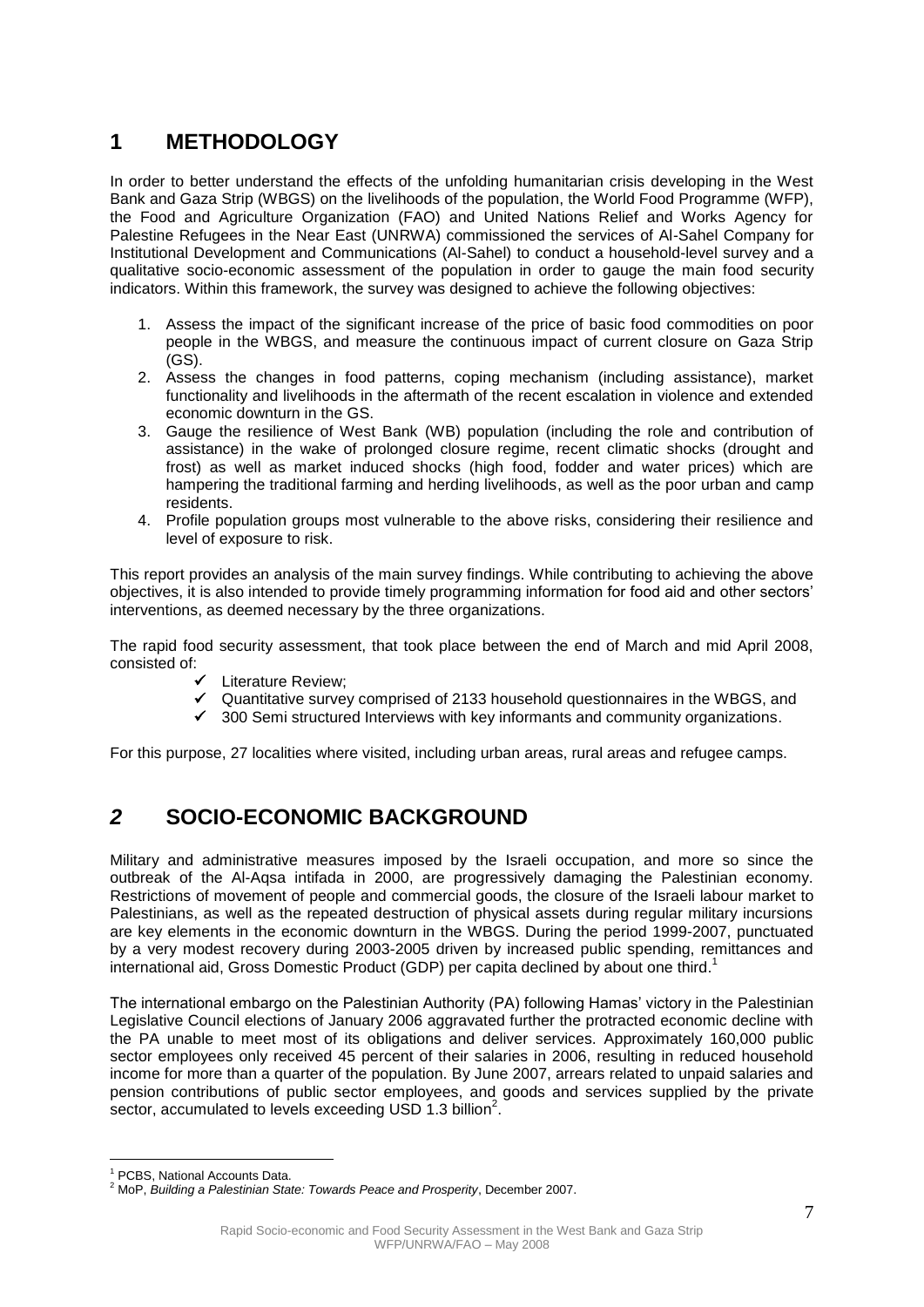The Hamas' takeover of the GS and the establishment of the Fayyad-led caretaker government in Ramallah in June 2007, led to two different political realities in the GS and in the WB. The GS has been suffering an intensification of the closure to unprecedented levels by the Government of Israel (GoI). An export ban has been in place for almost a year, and imports are restricted to a minimal list of 13 humanitarian goods. The fuel supply has been reduced substantially. The economy in the GS, highly dependent on outside inputs and markets, is suffering irreversible damage to the productive capacity in all sectors (construction, furniture, clothing, agriculture, fishing, etc.).

The lifting of the embargo in June 2007 after the creation of the caretaker government in Ramallah, led to improvements in the fiscal situation of the PA, which has enabled it to resume the payment of salaries and salary arrears to its employees, thus allowing them to reverse the difficult conditions they had endured for more than 18 months. International assistance flows unhindered in the WB, but interventions encounter major difficulties in the GS due to military incursions, bank transfer impediments and the protracted and intense closure.

Resumption of payments, as will be shown below, has not helped much in mitigating the protracted livelihood crisis in the WBGS. Declining socio-economic indicators and increased food insecurity is the reality Palestinians, particularly in the GS, have to face, as the GoI has stepped up its movement restrictions and military operations.

The global soaring commodity prices, including food prices, coupled with decreasing incomes are a major shock to families. Since April 2007, the Palestinian Consumer Price Index (CPI) soared to a record, marking an increase of 10.8 percent in April 2008 since January 2007. The CPI increase was largely driven by significant increases (21 percent) in food prices in both the WB and the GS.<sup>3</sup>

Another recent crisis is the ongoing drought as well as the late frost that hit last winter. The frost has affected over 12,000 farmers<sup>4</sup>, many more labourers and the shock wave has hit the consumer markets. The ongoing drought is affecting large areas of both crop and animal production, jeopardizing future investments in agriculture as well as the sustainability of agricultural livelihoods in the drier areas of the WB.

## **3 FOOD AVAILABILITY AND MARKETS**

### **Local production**

The capacity to produce food in the WBGS is largely constrained by: limited access to land and water; high cost of water and poor quality of water sources; and limited access to fertilizers and other inputs, most of which are imported through Israel. In general, the WBGS is almost entirely dependent on imports of staple food items, such as cereals and pulses. Significant domestic food production is limited to a few commodities with a high nutritional value (mainly olive oil, poultry products, milk/dairy, tubers and vegetables).

### **Market availability**

Palestinian traders have access to foreign markets through Israeli ports of entry and exit. However, access to these ports is continuously hampered by Israeli restrictions and security measures. Traders of agricultural produce are particularly affected in this regard as they are subject to unpredictable closures that often cause their produce to perish on route while waiting to be processed at Israeli checkpoints and commercial crossings. Moreover, agricultural and food market fragmentation in the WGBS, which has been well documented in several studies and reports (e.g. OCHA, WFP), cause a situation in which even the food that is produced or imported is not evenly distributed.

Despite this, overall, markets have the capacity to meet the demand for food. Market visits conducted by the assessment team confirmed that, on balance, food is generally available in the WBGS. Certain non-staple foods are unavailable in the GS due to the restrictions on imports and the closure of the three commercial crossings imposed by the GoI in the aftermath of the June 2007 events. Field

 $^3$  This is based on a new revised set of data that will be published by PCBS around mid June. The new data set is obtained using new weights for the consumption basket and using 2004 prices as a base year.<br><sup>4</sup> MoA, damage assessment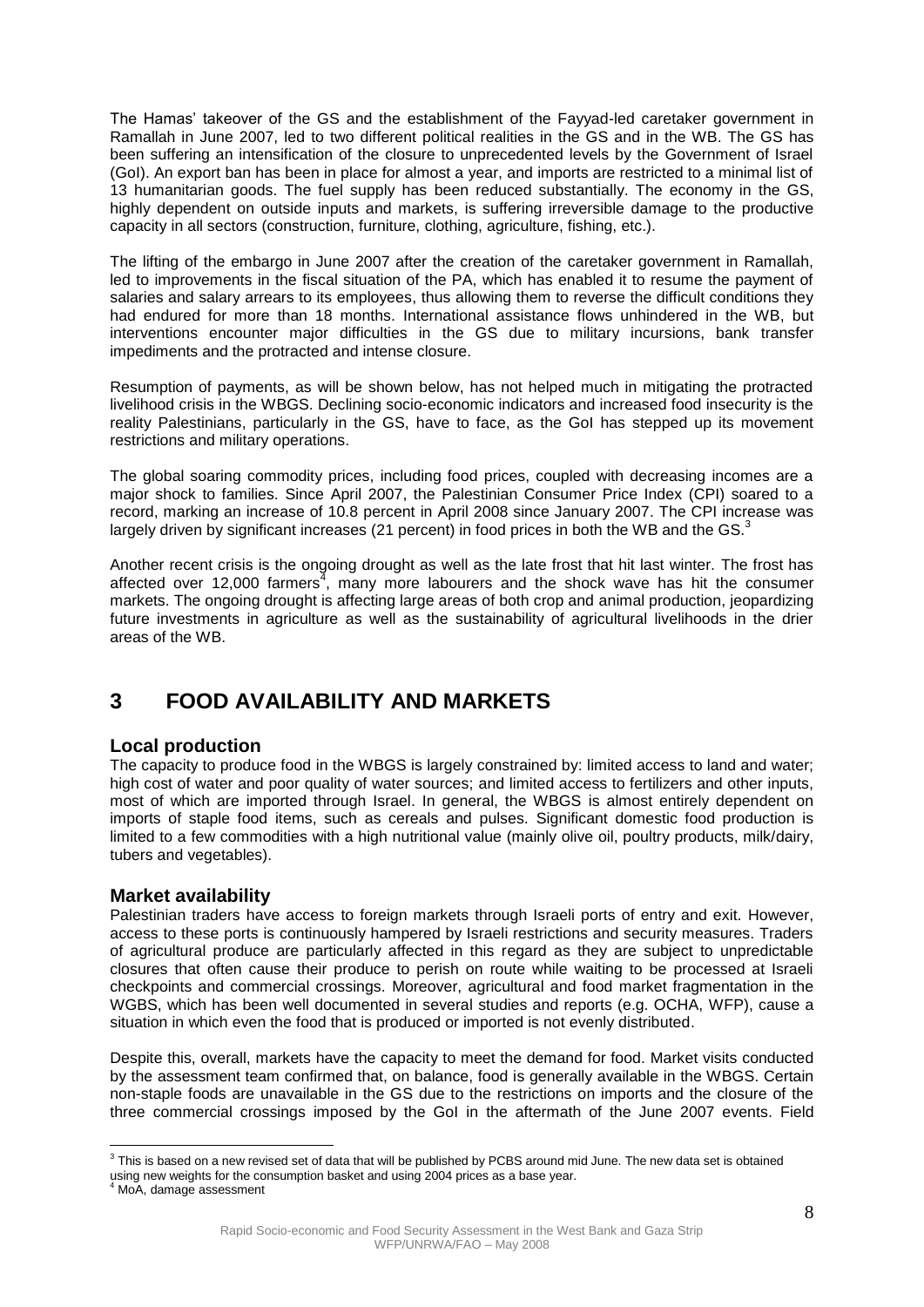interviews with retailers and wholesalers in the GS suggest that both basic and non-basic food items are generally more available in the GS market at the time of the survey than four months prior due to a more systematic entry of basic foods through Kerem Shalom and Sufa, and due to the fact that most wholesalers and retailers were able to restock their shelves when the borders with Egypt were forcibly opened for a period of 10 days in late January 2008.<sup>5</sup>

Changes in the availability of food in the GS are dependant on the commercial and humanitarian access through the different terminals, controlled by the GoI. Political and military unfolding will therefore determine the permeability of these closures.

### **Retailers' food stocks**

There is a reduced, and sometimes very limited, stock of several food items at both the retail and wholesale levels in the WBGS. In the WB, retailers and wholesalers reported that their below average stock levels of various items is mostly due to decreasing purchasing power among consumers, and in part due to their own financial inability to maintain the usual stock levels as result of the rapid price increase of several goods in which they trade. In the GS, the retailers and wholesalers interviewed attributed their reduced stocks mainly to the restrictions on imports. When asked whether they had run out of stock of any food items since June 2007, all retailers and wholesalers interviewed in the GS pointed out that they had indeed ran out of flour, rice, sugar, dairy products, powder milk, and vegetable oil on at least three occasions since June 2007. Generally, baby food, olive oil, nuts, chocolate, spices, juices and carbonated drinks continue to be in short supply in the GS market, continuing a trend that began to emerge in late July 2007.

Despite the resumption of payments of PA employee salaries and the ensuing debt repayments, retailers' stocks have not yet reached the usual levels. Further, the accumulated debt obligations and the high prices have led PA employees to reduce their purchases. Monthly sales have dropped between 20 and 50 percent as consumers are buying less of almost everything.

Anecdotal evidence suggests that smaller retailers with limited financial capabilities have reduced their carrying capacity of flour and other large-ticket items in recent months. Market visits confirmed that the stock of frozen and refrigerated foods at the retail level is also very low and sometimes non-existent in small and medium retail shops in both the WB and in the GS.<sup>6</sup>

Several retailers indicated a shift in their procurement practices towards lower price and quality commodities (that have lower profit margins). This is to respond to changes in customers' preferences due to lower disposable incomes. The shift to lower price items was a noticeably common practice among GS retailers and refugee camp retailers in particular, who also reported reducing their work hours in the past four months (especially in the GS).

### **Sales of food on credit**

 $\overline{a}$ 

To mitigate the effect of reduced income and liquidity shortages due to high credit sales, many retailers have either put a ceiling of NIS 500-800/month for credit sales to their customers, or stopped credit sales altogether. Several retailers also reported extending credit only to employed customers, or customers whose family members are known to have a regular job as a guarantee for payment.

### **Availability of food at the household level: food purchased/consumed**

The majority of households interviewed reported having reduced stocks of food compared to six months ago, despite increasing the percentage of their income spent on food (on average 60 percent in the WBGS) and substituting high-quality food with lower-quality, cheaper foods. For example, most households reported consuming less fresh meat, vegetables, and fruits in the past six months than ever before, and considered many of these foods (especially fresh red meat and fish) a "luxury" that they can no longer afford.

 $<sup>5</sup>$  Anecdotal evidence collected during the field interviews and market visits shows that Egyptian made products are widely</sup> available in the Gaza market. It is rumored that some of these products get smuggled from Egypt through underground tunnels in the Rafah area.<br><sup>6</sup> The reduced at

The reduced stock levels were clearly noticeable in the shops of small and medium retailers. However this trend was less visible in large supermarkets and shops of wholesalers (particularly in urban areas of the WB).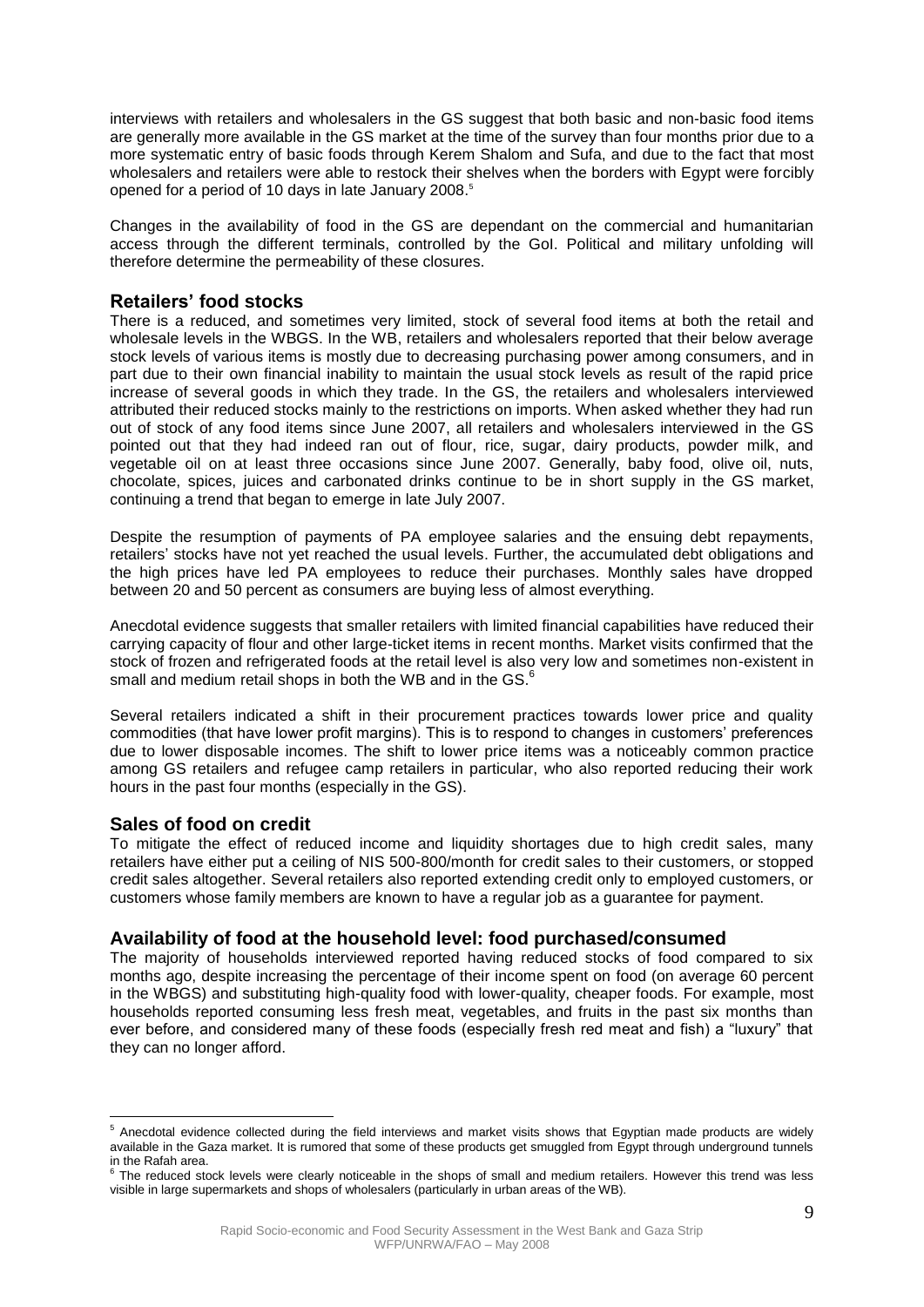*"We have not had any stock of food for years now. The only stock we had in the last year was a few kilograms of flour, milk, white beans, sugar and rice, which we received from the [UNRWA] emergency [program]… I have been used to this, and I buy what I can on a daily basis."*

Households with no regular source of income were found to have even less stocks of food, many of them with stocks largely limited to what they receive from the emergency and social welfare programs of UNRWA, WFP, MoSA and other local and international humanitarian and charitable organizations. Furthermore, the survey suggests that the food stock of the chronically unemployed who do not receive any form of regular cash or food assistance is much lower

than any other type of household visited during the assessment.

The overwhelming majority of the households interviewed reported that they buy food in very small quantities two or three times a week. This was confirmed by retailers who also reported noticing that consumers are buying in fewer quantities, which has forced many of them to start selling bulk packages by the kilo.

Survey results show that the percentage of households that decreased their food stock levels of all staple food items in the past three months is significantly greater in nominal terms than those who increased it. Surveyed households report higher decrease for vegetable oil (mentioned by 22.5 percent), followed by rice (19.2 percent), sugar (19.2 percent) and wheat flour (18.2 percent) With the exception of wheat flour stocks, Gazan households have less food stocks in weeks than WB households.

### **Availability of food assistance**

Food and other humanitarian aid is significantly contributing to food security in the WBGS. Food assistance and other income transfers represent a key survival factor for the poorest households in the WBGS. However, some poor households seem to be excluded from most poor formal assistance schemes.

A main concern that stems from this assessment is the foreseeable reduction in supply of food aid to Palestinian households due to: increased food commodity prices, under funding, increased fuel prices and constraints in the GS (tight closures, political pressures, difficulty for bank transfers, etc.).

Underfunding and operational constraints are not only an issue for UNRWA and WFP, but also for Palestinian food aid providers. The Ministry of Social Affairs (MoSA) and local and non-governmental organizations (NGOs) that carry out food aid, cash transfers and employment generation schemes in the WBGS reported decreased funding in 2007 and an ensuing reduced caseload.

It is also important to note that UNRWA was unable to carry out emergency food distributions in the WB for about seven months (from October 2007 to April 2008), as a result of lengthy negotiations between the Agency and the West Bank Camp Popular Committees. Over 90,000 refugee families (corresponding to about 500,000 people), who used to rely on UNRWA's emergency food aid in the past, were directly affected by the suspension of the programme.

As a result of cereal price increase and high transport cost, the cost of the WFP operation rose by 61 percent since the start of the operation in September 2007, meaning that renewed and sustained contributions from donors are necessary in order to respond to the current needs and avoid a drastic reduction in WFP caseload and ration size.

## **4 LIVELIHOODS AND HOUSEHOLDS' ACCESS TO FOOD**

With some exceptions in the GS, markets in the WBGS have the capacity to meet the demand for food. Therefore Palestinians' food insecurity is rooted in the limitations to access food, as a sub-set of consumption poverty. As shown in Section 8 below, food insecurity is on the rise (reaching 38 percent for the whole WBGS, 56 percent in the GS and 25 percent in the WB).

 $\overline{a}$  $^7$  It was observed during the assessment that retailers have open bags of flour, rice and sugar which they sell by kilogram or fractions thereof. The same was observed with eggs (four eggs sold for 2 NIS).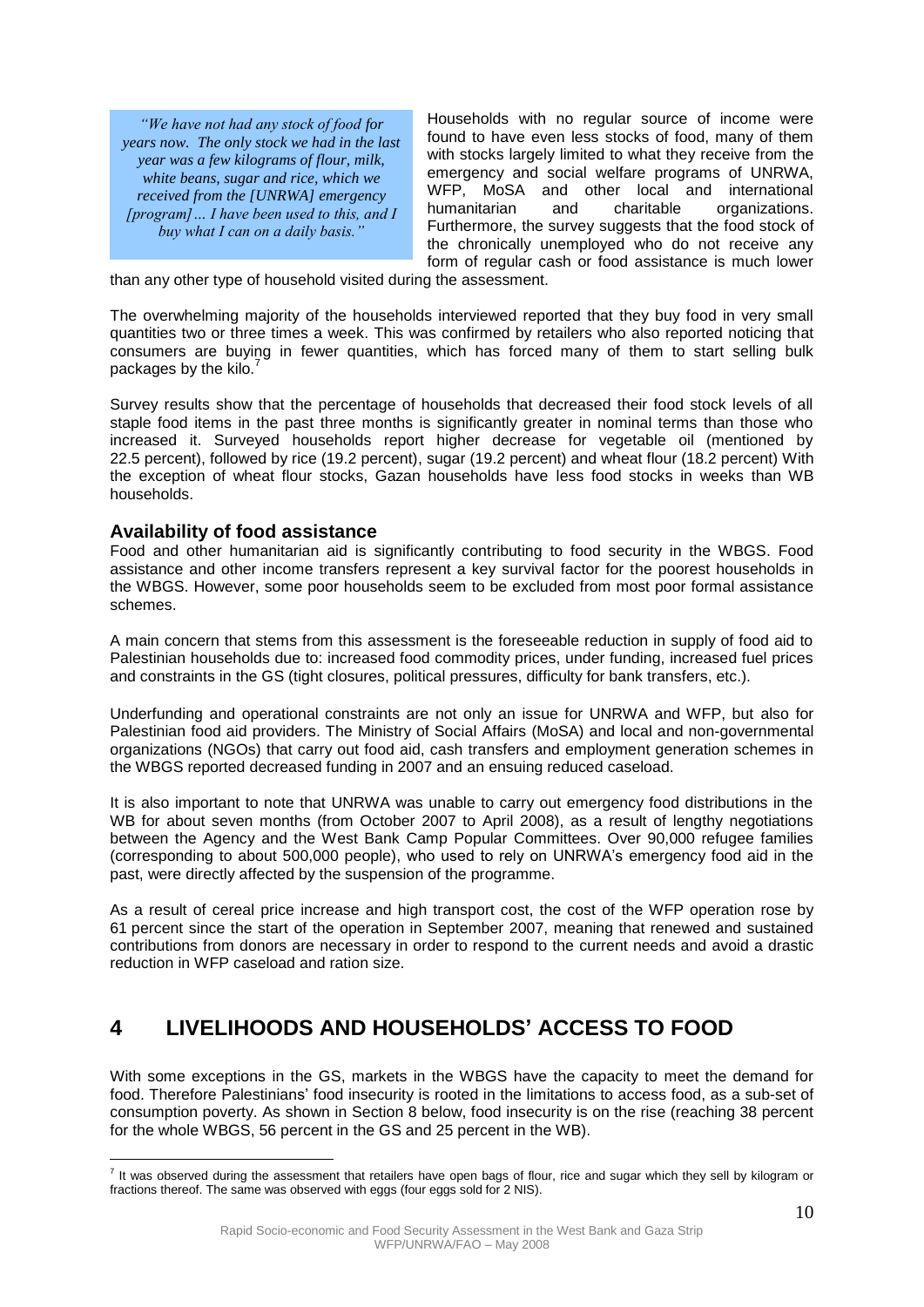Socio-economic factors determine food insecurity in the WBGS. Households see their disposable income wane as they have to face rising prices of food and non-food items as their incomes decline.

The labour market suffers from the lack of adequate investment environment (security, expected returns, free movement of inputs and outputs), coupled with lower demand for products, expropriation and destruction of productive assets and increased transport and input prices. Despite the aforementioned chronic constraints which are hampering the economic development in the WBGS, a certain improvement has occurred over 2007 in the WB productive sectors. Conversely, these factors have exacerbated the deterioration in the livelihoods of the population living in the GS.

Unfortunately, the resumption of payment of PA employee salaries since the summer of 2007 has not been able to reverse the effects of the increased prices, and the structural problems explained above. Unemployment, loss of livelihoods, and vulnerability to weather crises translate into decreasing incomes, increase dependency ratios, and a shift in expenditure patterns that put at risk households' "access to sufficient, safe and nutritious food to meet their dietary needs and food preferences for an active and healthy life" i.e. households' food security.

#### **Increase in food prices**

Almost all the surveyed households (96.8 percent) reported having been affected by the recent increase in food prices. The CPI for food has risen from January 2007 to end of April 2008 by 20.3 percent in the WBGS. The increase over the four first months of 2008 alone was 11 percent.





Food prices have shown almost a similar increasing trend. Food CPI has increased by 23 percent in the GS and 19 percent in the WB between January 2007 and April 2008. However, the food price index has witnessed a sharper increase in the GS (10 percent) compared to the WB (5 percent) in the period from February to April 2008. <sup>8</sup>

According to semi-structured interviews with households and retailers in the WBGS, there are increasing numbers of Palestinians who are scrambling to put enough food on their tables as a direct result of the food price increases. As shown in the following sections, the combination of decreased incomes and increased food prices has forced the poorer households to change their food consumption patterns, shifting to lower quantity and lesser quality of foods. Particularly affected are the households of the chronically unemployed who have no regular source of income or assistance and whose capacity to buy on credit is limited.

 $\overline{a}$ 

<sup>8</sup> PCBS, upcoming CPI revised estimates 2007, 2008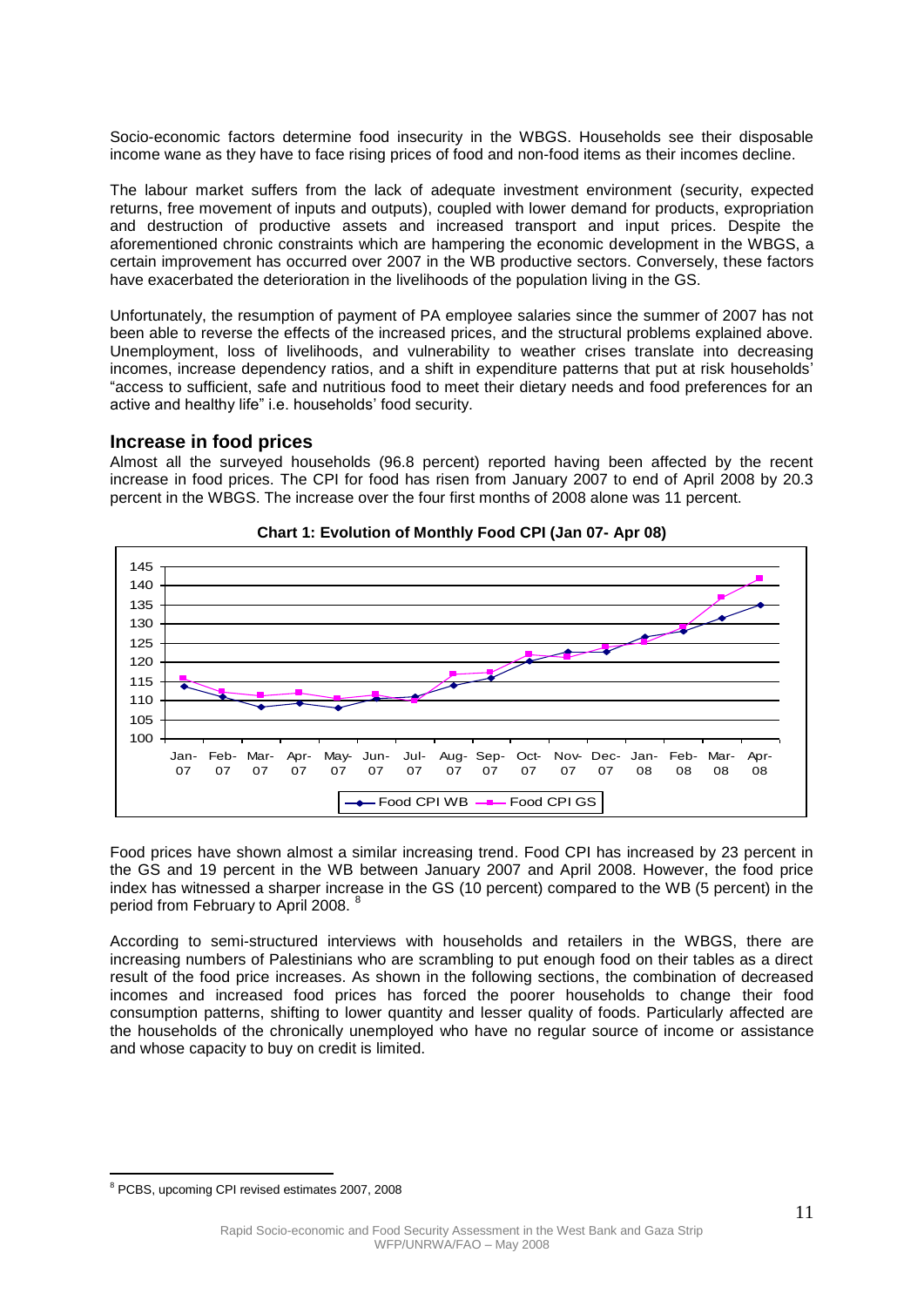## **Dependency ratios and decreasing incomes**

The general economic downturn in the WBGS, a hostile business environment and increased unemployment rates are pushing incomes to a downward trend. Loss of business and jobs mean greater pressure for the remaining breadwinners. The resumption of payment of PA employees' salaries has been unable to turn around these trends. High prices, high debts and an increasing number of dependents leaves PA workers in a precarious situation.

The economic dependency ratio (number of people per employed person) is lower for WB households than among GS households. This is due to a smaller household size as well as lower unemployment rates in the WB. On average, each employed person in the GS has 8.6 dependents, while each employed person in the WB has 5.6 dependents.

Despite high unemployment rates, wage labour remains the main asset families' incomes depend on. This makes unemployment levels even more alarming for their impact on households' food security. Survey results show that more than half of the households (55.3 percent) have only one source of income. Paid work is the main first source of income for 56.2 percent at the WBGS level, followed by self employment (16.6 percent) and transfers from relatives/friends (7.2 percent).

|                                         | <b>West Bank</b> |         |              | <b>Gaza Strip</b> |         |                |
|-----------------------------------------|------------------|---------|--------------|-------------------|---------|----------------|
|                                         |                  | Non-    |              |                   | Non-    |                |
| <b>Primary source of income</b>         | <b>Refugee</b>   | refugee | <b>Total</b> | <b>Refugee</b>    | refugee | <b>Total</b>   |
| Paid Work (wages, salaries)             | 61.9             | 61.4    | 61.5         | 51.9              | 42.7    | 48.6           |
| Self employed                           | 13.4             | 16.7    | 15.6         | 15.4              | 22.5    | 17.9           |
| <b>Transfers from relatives/friends</b> | 10.4             | 6.7     | 7.9          | 4.5               | 9.5     | 6.3            |
| <b>Emergency aids</b>                   | 0.5              | 0.6     | 0.6          | 7.7               | 5.7     | $\overline{7}$ |
| Other                                   | 13.8             | 14.6    | 14.4         | 20.5              | 19.6    | 20.2           |

**Table 1: Percentage distribution of households with respect of the first source of income**

In addition, 73.8 percent of the households in the WB have no second source of income compared to 29 percent in the GS. Of the households with a second source of income in the GS, 54.7 percent reported that it was emergency assistance/aid, compared to only 1.6 percent in the WB. Hence, livelihood options seem less diversified in the WB however, this is compensated by higher access to wage labour; whereas respondents in the GS report having better access to second sources of income despite half of these being limited to assistance/aid, showing their reliance on external support.

Notwithstanding the general tendency of respondents to underestimate their income, survey results show that households' income has been on a downward trend during the past three months. The monthly median household income has decreased by 11 percent in the last three months.

Whereas 65.6 percent of the surveyed households reported that their total incomes have not changed in the past three months, 32 percent reported witnessing a decrease in their total income during the same period. In general, income decreases are more prominent among non-refugee households than among registered refugee households.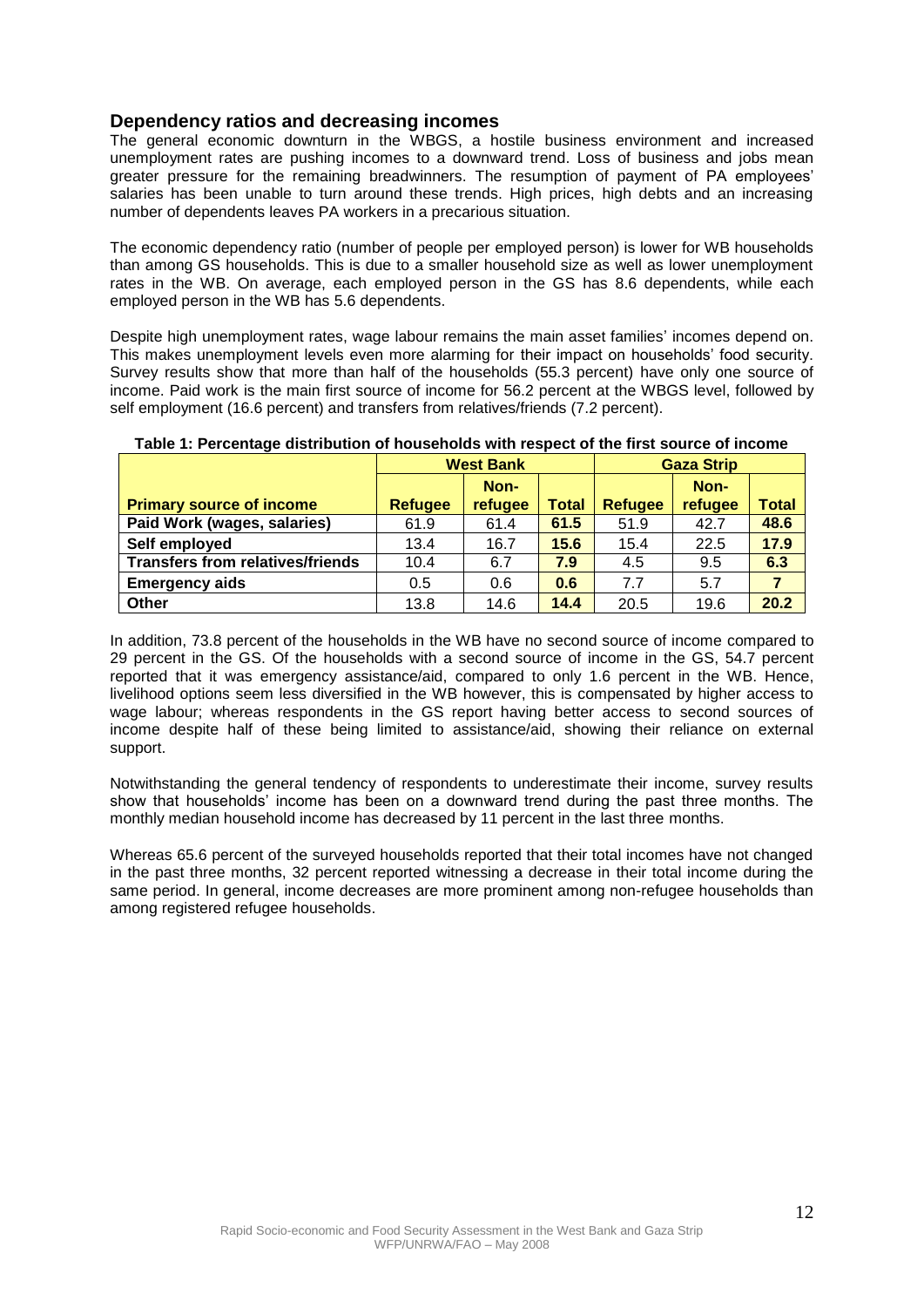#### **Chart 2: Percentage of households reporting a change in income in the WBGS by Refugee status**



When the households that reported a decrease in income were asked to identify the reason behind it, 62.1 percent indicated loss of their business or worsening business conditions; 37.7 percent indicated a loss of salaries; and, 13.4 percent and 29 percent respectively indicated lower levels of assistance and remittance.

Survey results indicate that the majority (88.2 percent) of employed household members have received all of their contractual salaries and wages for their jobs either always or most of the time. The remaining 11.8 percent either do not get the full contractual amount of money for their jobs either most of the time or ever. Even though the majority of workers have received their full wages, the reality is that salaries and wages are not matching inflation. Real salaries progressively decrease as commodity prices rise.

In interviews, PA employees claimed their purchasing power has not improved significantly with the resumption of salary payments due to the high levels of debt they accumulated during the transitory period in which their salaries were suspended. In fact, considering the general increase in prices, we can conclude that the PA employees' salaries have decreased in real terms, thus eroding their purchasing power. PA employees in the GS were even less positively affected by the resumption of salary payments than their WB peers as the increasing unemployment resulting from the closure imposed on the GS has put increasing financial burdens on them to support more dependents. This can explain why the assessment does not find that PA employees' households –particularly those at the low end of the pay scale - are significantly better off than other households visited in terms of their food consumption.

Unemployment rates were already high in 2007 (PCBS estimated figures for the WBGS are $9$ : 28.9 percent, of which GS is 29.8 percent and WB 19 percent) The political turmoil following the June 2007 events has only exacerbated already existing processes that have undermined Palestinian livelihoods since 1967 and more so since the response to the second Intifada in 2000. Economic downturn, loss of access to unskilled jobs in Israel, high food commodity prices, lack of movement of people and goods, the expansion of settlements and related infrastructure, the Barrier and lack of access to key resources, are ongoing processes that perpetuate the livelihood crisis in the WBGS.

The survey enquired about the number of jobs that were lost in the first quarter of 2008. Many jobs were lost in the WB, with 9.7 percent of households reported having lost a job, and to a lesser extent in the GS (3.8 percent). This difference can be attributed to the fact that most of the jobs had already been lost in the GS before January 2008.<sup>10</sup>

 $\overline{a}$ 

<sup>&</sup>lt;sup>9</sup> Relaxed unemployment definition

<sup>&</sup>lt;sup>10</sup> See OCHA reports for extensive information on the siege-like closure and economic collapse of the GS.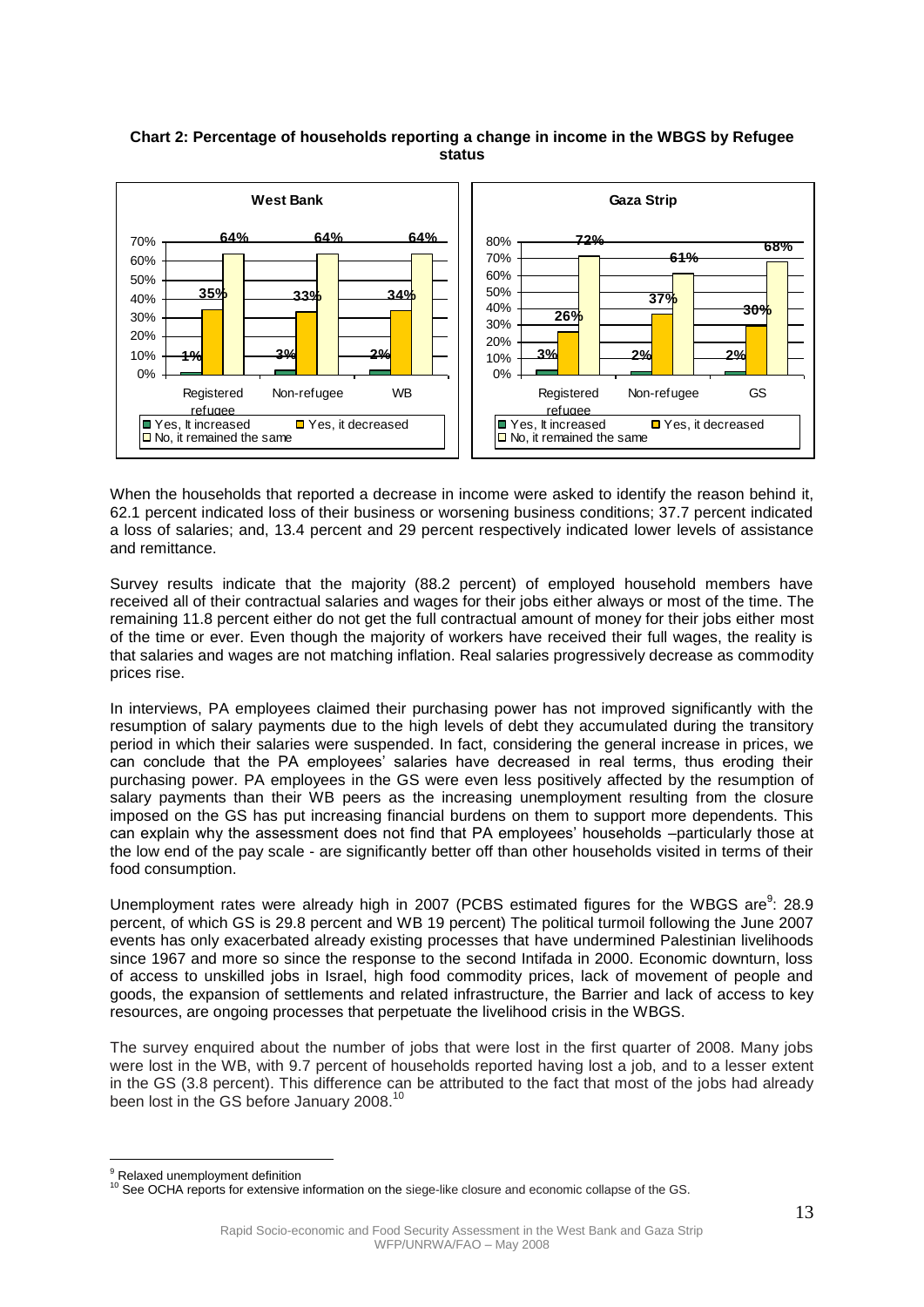#### **Box 1: The agriculture sector under threat**

The shocks detailed below are the main shocks to be immediately addressed to enable agriculture to be responsive to the soaring food prices. Unless the agricultural livelihood crisis is addressed, farmers will become an additional humanitarian caseload.

#### **The siege-like closure and economic collapse of the Gaza Strip**

Agriculture, traditionally a sector of employment of last resort to many unemployed Gazans, has also been severely hit by the loss of export opportunities, lack of and increased prices of agricultural inputs, and increased restrictions on fishing.

For example, the reduction in permitted fishing distance, and the unavailability of fuel or spare parts is making fish catch unavailable. High value fish cannot be exported. Many of the 3,000 licensed fishermen can no longer afford to leave the shore.

In the case of the plant production sector, the export ban has been a huge blow to Gazan farmers. The almost complete unavailability of inputs is dramatically reducing productivity. Export farmers are no longer hiring around 40,000 people in permanent and temporary jobs. Israeli incursions cause significant damage to farming lands, crops and greenhouses and the buffer zone has eaten away a large proportion of farming land. The situation is rendering agricultural work unprofitable and many farmers with decreased incomes and increased debt doubt if they want or can reinvest for the following season. The animal production sector is facing increased feed prices, destruction of farms by incursions, and a lack of inputs and medication.

The collapse of the agricultural sector has been exacerbated by the progressive reduction and final availability of fuel in the GS in the last months. Irrigation from diesel-operated pumps is no longer possible, meaning 70 percent of lands are not being irrigated.

#### **The Weather Crisis**

The rainfall patterns combined with below average precipitation rates have classified the agricultural year 2007/2008 as a year of drought. Farmers in the WBGS were confronted with several days of frost during early January 2008, which destroyed entire fields.

#### **a. The late frost**

All agricultural crops have been affected by the frost, albeit to varying degrees. The most affected crops were cucumbers, squash, tomatoes, hot peppers and green beans. Consequently, the availability of these crops in the local market has been very limited, and offered at highly prohibitive prices.

Seasonal agricultural workers shared the brunt of the effect with farmers, as they have lost several working days in high season. Field observations revealed that several farmers face constraints in replanting their lands or greenhouses due to a lack of financial resources and inability to buy the inputs needed for cultivation on credit.

#### **b. The ongoing drought**

It was clear through interviews with field crop farmers that the drought is severely detrimental to the growth of their crops. Most of these farmers were removing the crops they had planted, explaining that their crops had been ruined by the drought and that they can only be used as hay for livestock.

Livestock farmers, especially those who depend on spring grazing to feed their animals, have also been hard hit by the drought. Several farmers are resorting to distress sales.

The drought has increased the cost of farming for summer crop farmers, who began irrigating their crops as early as February. Farmers who depend on springs for irrigating their crops will also be directly affected, as well as fruit tree farmers (especially almonds and grapes).The extra costs entailed in maintaining agriculture will push consumer prices beyond the reach of many poor families.

An interagency appeal and response plan designed by the main stakeholders in the agricultural sector to address the drought and the frost was released in March 2008.

(http://www.apis.ps/documents/Weather\_Crisis\_Response\_Final\_Draft.pdf)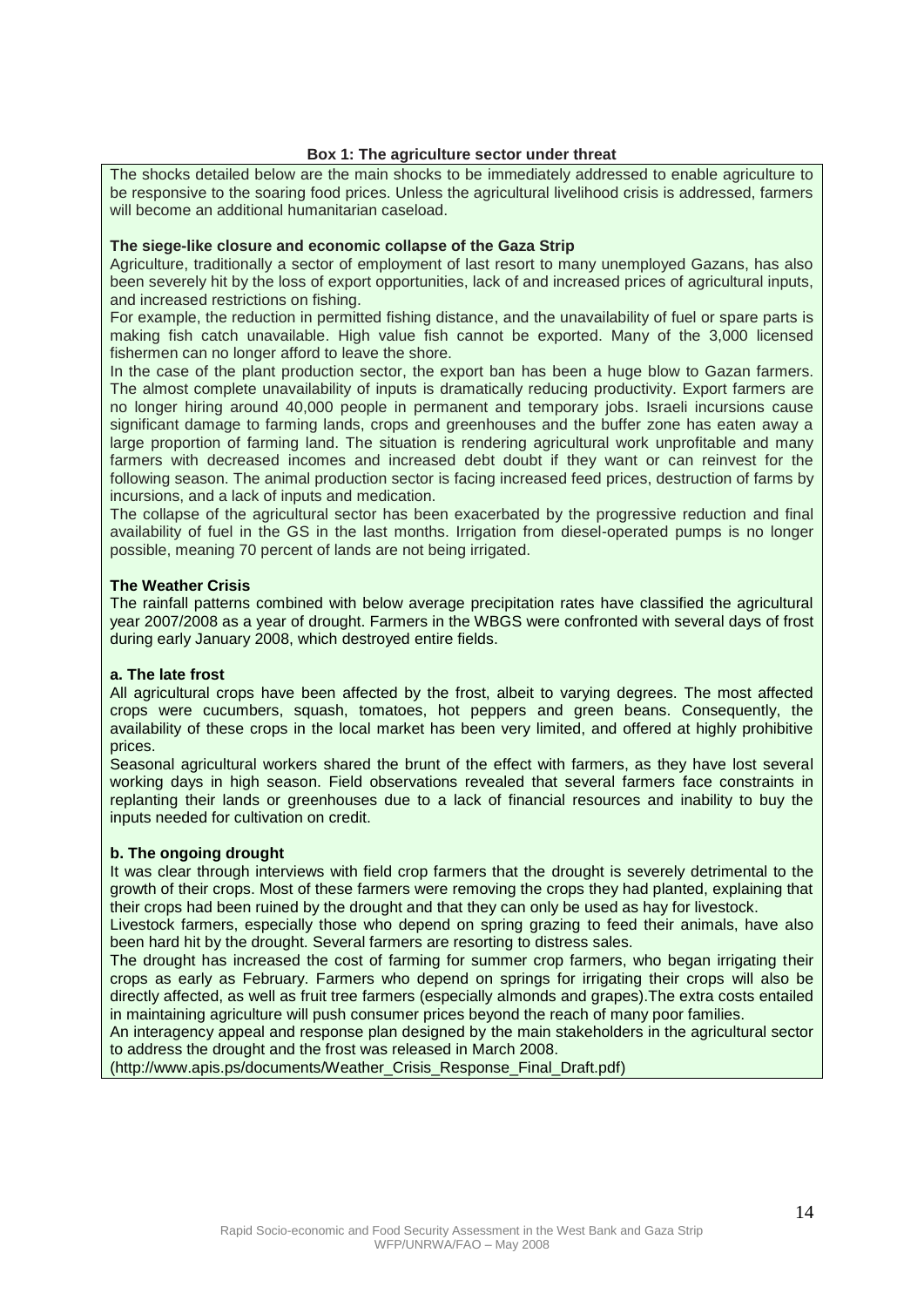## **5 EXPENDITURE ON FOOD**

### **Overall household expenditure and expenditure on food**

The survey reflects that on average, the monthly household expenditure (including all items) has decreased in the last three months by 4 percent, with the percentage decrease in expenditure higher among WB households than among Gazan households (5 percent decrease in the WB and 1.4 percent decrease in the GS). This difference can be explained because in the GS expenditure decrease and massive reliance on aid where already ongoing before the recall period (first quarter of 2008).

When asked whether their expenditure had changed in the past three months, about half of the surveyed households reported a decreased expenditure on food, and 41.8 percent reported a reduced expenditure on clothing. Increased expenditures on transportation were reported by 42.3 percent of the surveyed households, whereas 21.2 percent of the households reported a increased expenditure on health.

Regarding food expenditures, 48.9 percent of households decreased their expenditure on food, 17.1 percent increased it and for 34 percent the expenditure remained the same. It is important to note that, due to increasing prices and diminishing incomes, the decrease in expenditure means that families are able to buy less food items and are forced to substitute normal foods with cheaper/less desirable items. If the expenditure increases, it means that these households are able to keep up with the food price inflation and manage to keep their consumption pattern. Finally, households who maintained the same food expenditure purchased lower quantity and/or they shifted to cheaper substitute foods.

Further analysis of the survey data reveals that the proportion of households who reduced their expenditure on food in the GS is larger than that in the WB. The decrease in expenditure on food among refugee households is greater than among non-refugee households in the WB, whereas the opposite is true in the GS.

Households that reported a reduction in food consumption indicated that they did so by reducing the quality (88.7 percent) and quantity (75.5 percent) that they usually buy/consume. Resorting to lower quantity and quality of food was higher in the GS than in the WB. There is no significant difference between refugees and non-refugees as to changes in quantity and quality in the GS, but 8-10 percent higher for refugees in the WB.

The most frequently mentioned food items which have been cut by the households visited are: canned foods, fruits, sweets, dairy products, meat products (especially fresh red meat and fish) and soft drinks. For example, more than half of households reported consuming less fruits; 54.5 percent reported consuming less fish, meat and chicken products; and 42.3 percent reported consuming less frozen or canned fish/meat/chicken products.

Households' consumption of potatoes, eggplants, eggs, legumes (especially lentils, fava beans and chickpeas), bread, and sugar – considered staple food items by Palestinian households - remains relatively unchanged. It is important to note that a large number of households in both the GS and the WB reported reducing their consumption of fresh vegetables (especially tomatoes) as a result of the exponential increase in vegetables prices in the aftermath of the frost that hit the WBGS in early January 2008

*"We eat lentils almost twice every day... I have not bought tomatoes in more than 21 days. How can I? A kilo costs NIS7, and to make a salad for the family I need at least two kilos!"*

*"Customers who used to buy three kinds of food for their family's breakfast are now buying one kind, and in less quantity than before. They often select the cheapest food and the one that can offer the largest spread."*

Due to the limitation in the sampling size, this rapid survey could not cover the food utilization dimension which requires specific data collection mechanisms and in depth analytical processes.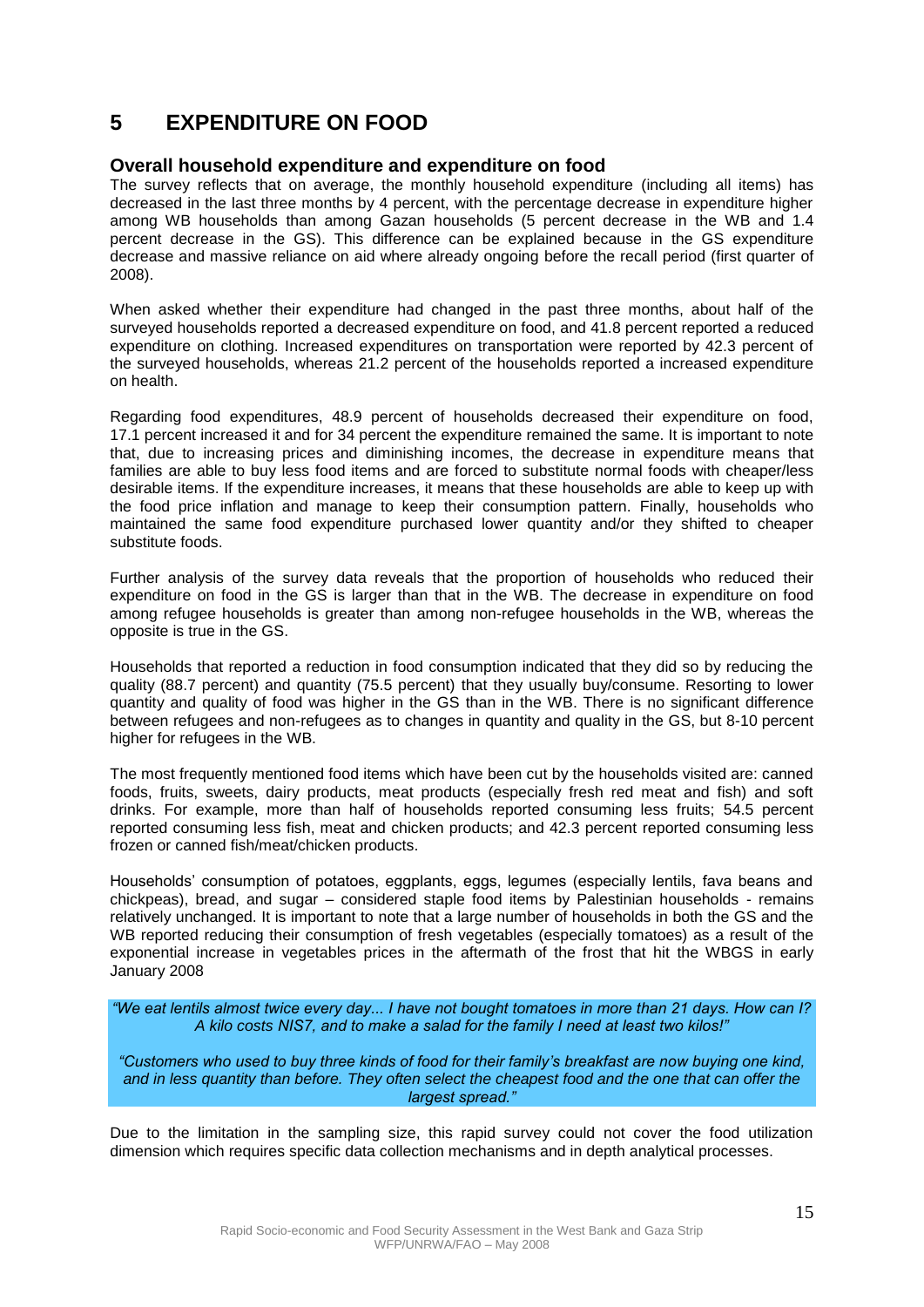## **Food expenditure out of total expenditure on the rise**

The proportion of food expenditure over the total expenditure is also on the rise, with as much as 60 percent of it being spent solely on food. This is an alarming development. According to PCBS PECS 2004 recorded as a reference year, the proportion of total expenditure spent on food in 2004 stood at 36 percent for the WBGS in general, 35.5 percent in the WB and 37 percent in GS<sup>11</sup>.

The rising proportion of expenditure devoted to food over the total is an effect of the combined factors of: i) higher food prices; ii) less expenditure devoted to recreational and other items; and iii) lower purchasing capacity and lower incomes which are raising the overall weight of the food component in the household economy. Households are having to buy less food with the same or higher amount spent on it.



**Chart 3: Proportion of food expenditure over total household expenditure**

### **Households' purchase of food on credit**

 $\overline{a}$ 

On average, 58.5 percent of the Palestinian households purchase food on credit. However, of the refugee households reporting purchasing food on credit, registered refugee households (62 percent in both the WBGS) seem to rely on credit for their food purchase more than non-refugee households (55.6 percent). The respective survey results are shown in the bar chart below.



**Chart 4: Distribution of Households Purchase/Do not Purchase food on Credit**

<sup>&</sup>lt;sup>11</sup> Needs to be noted that the methodology used by WFP/UNRWA/FAO and PCBS to gauge the share of food expenditure over total expenditure included in this report differ.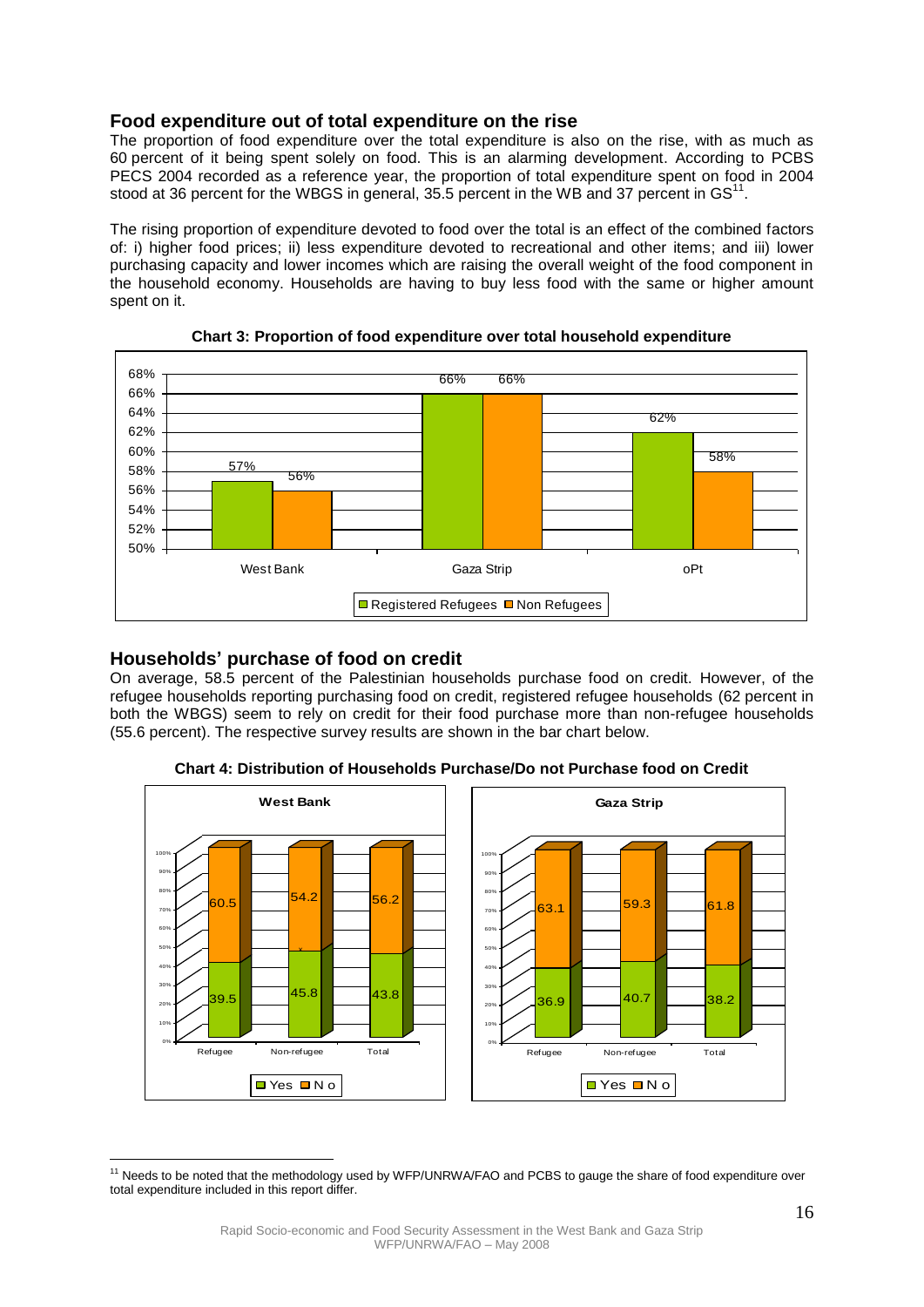Further analysis of the survey data reveals that about 27.5 percent of the households purchase more than 50 percent of the food they consume on credit, which strongly indicates the high level of vulnerability of these households. A further 46.6 percent of households reported purchasing 30 to 50 percent of their food on credit.

However, as mentioned before, retailers have increasingly less capacity to extend credit to customers. Retailers have reported either stopping credit sales or putting ceilings of NIS 500-800/month on their customers. Several retailers also reported extending credit only to employed customers, or customers whose family members are known to have a regular job as a guarantee for payment. Also, credit applies only to essential items.

## **Sources of food**

As mentioned above, access to food is mainly achieved through market exchange. Own production represents a very small proportion of primary source of food in the WBGS (1.9 percent). Food production in the rural areas can only be a complementary source of food (e.g. 12 percent in the WB use own-production as secondary source of food). The main sources of food are therefore incomes. These can be derived from salaries or income generating activities. Income transfers such as informal or formal food and cash assistance are also of importance, especially in the GS.

Survey results show that 73.2 percent of the households depend on their own income - meaning salaries, wages, income generating activities - as the first/main source of securing their food needs. When asked to rank their secondary source of food, 37.8 percent of the households declared food on credit and 34.6 percent food assistance. In the GS 57 percent of households use assistance as a secondary source of food.

## **6 ESTIMATES OF HOUSEHOLD FOOD INSECURITY**

The methodology used to produce the following food security estimates is consistent with the one used in the Comprehensive Food Security and Vulnerability Analyses (CFSVA) conducted by FAO and WFP in 2006 $12$ . Estimates are based on income and consumption poverty, as opposed to the food acquisition methodology (more precise but more cumbersome as to data collection for a rapid assessment) that was used in the Palestinian Public Perception poll in 2007. The table underneath provides a description of the 4 Food Security Groups<sup>13</sup>.

| <b>Table 2 Food Security Groups: Descriptors</b>                                                                                                                                                                                         |                                                                                                                                                                                                                                                  |                                                                                                                                                                                                      |                                                                                                                                                                                                                                        |  |  |  |
|------------------------------------------------------------------------------------------------------------------------------------------------------------------------------------------------------------------------------------------|--------------------------------------------------------------------------------------------------------------------------------------------------------------------------------------------------------------------------------------------------|------------------------------------------------------------------------------------------------------------------------------------------------------------------------------------------------------|----------------------------------------------------------------------------------------------------------------------------------------------------------------------------------------------------------------------------------------|--|--|--|
| <b>Food Secure</b>                                                                                                                                                                                                                       | <b>Marginally Secure</b>                                                                                                                                                                                                                         | <b>Vulnerable to Food</b><br><b>Insecurity</b>                                                                                                                                                       | <b>Food Insecure</b>                                                                                                                                                                                                                   |  |  |  |
|                                                                                                                                                                                                                                          |                                                                                                                                                                                                                                                  |                                                                                                                                                                                                      |                                                                                                                                                                                                                                        |  |  |  |
| -Households with<br>income and<br>consumption above<br>USD2.6/capita/day<br>-Households with<br>income or consumption<br>between USD1.9 and<br>USD2.6/capita/day but<br>show no decrease in<br>total, food and non-<br>food expenditures | -Households showing<br>either income OR<br>consumption above<br>USD2.6/capita/day (not<br>both)<br>-Households with both<br>income and consumption<br>between USD1.9 and<br>USD2.6/capita/day but<br>show no decrease in<br>expenditure patterns | -Households showing<br>both income and<br>consumption below<br>USD2.6/cap/day<br><b>EXCEPT</b> households<br>showing no decrease in<br>expenditure patterns<br>(categorized as<br>marginally secure) | -Households with income and<br>consumption below<br>USD1.9/cap/day<br>-Households showing<br>decrease in total, food and<br>non-food expenditures.<br>including households unable<br>to further decrease their<br>expenditure patterns |  |  |  |

The findings show that 38 percent of assessed population is food insecure (compared to 34 percent in  $2006<sup>14</sup>$ ), 14 percent is vulnerable to food insecurity, 12 percent is marginally food secure and 36 percent is food secure. The food insecurity in the GS is more widespread, reaching 56 percent, almost double the level in the WB, which stands at 25 percent.

 $\overline{a}$ 

<sup>&</sup>lt;sup>12</sup>WFP/FAO, CFSVA 2006 can be found at http://www.apis.ps/foodsecurity.php?page=fs\_reports

<sup>&</sup>lt;sup>13</sup> The USD thresholds are consistent with the 2006 CFSVA estimates as they are adjusted for both the USD deflation and the high price inflation <sup>14</sup> WFP/FAO, CFSVA 2006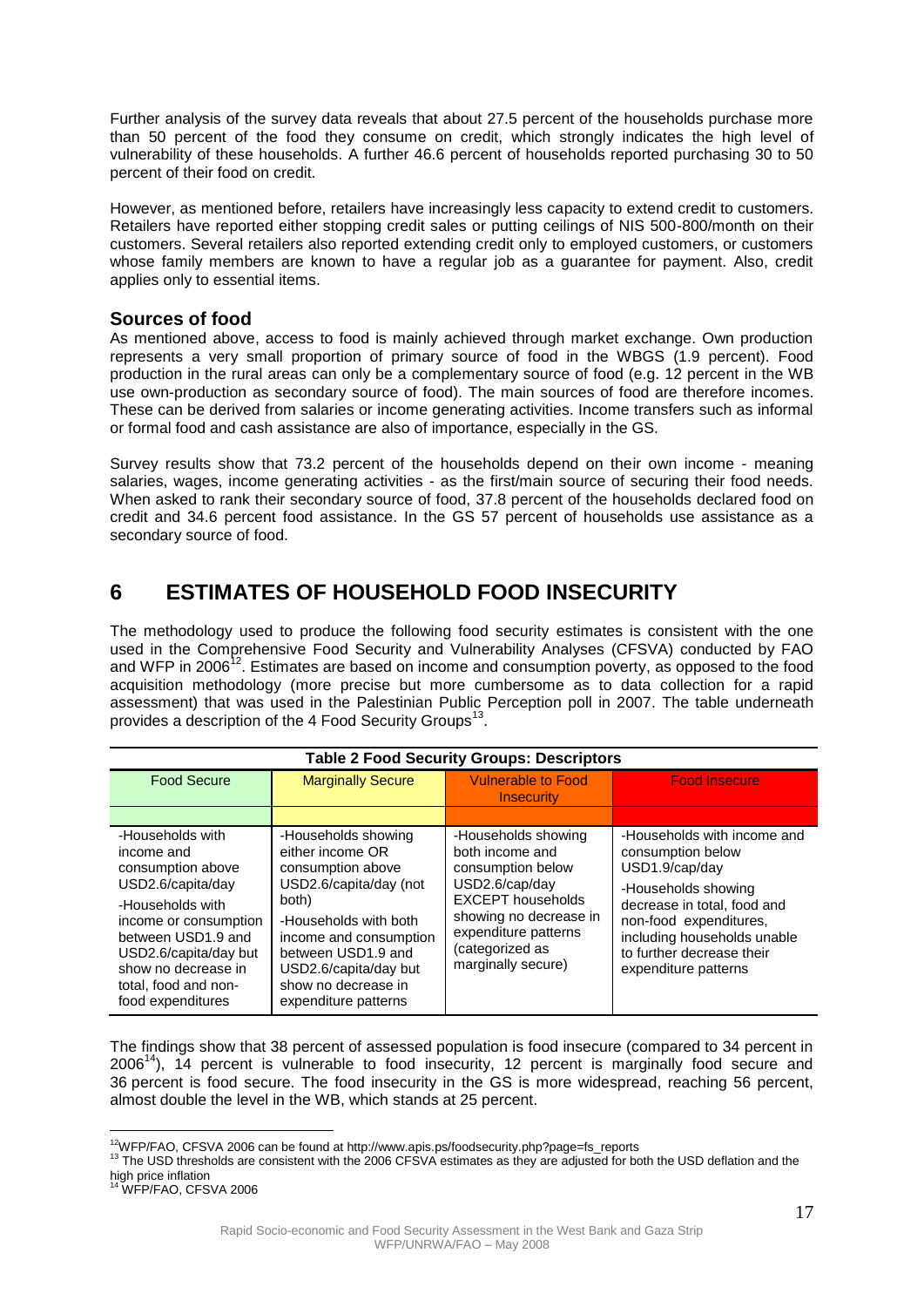

**Chart 5: Food Security Levels in the WBGS 2008**

The food security analysis in both regions reveals the polarization between the two extreme groups the food insecure and the food secure - with a shrinking amount of marginally food secure population and increasing vulnerable group. The distribution of the population is shifting towards the extreme groups and shows a general increase of food insecurity. This trend should be monitored and validated in conjunction with other indicators in order to gauge its developments across time to ascertain whether it is a temporary phenomenon – due also to reduced food assistance during the months preceding the survey - or a more permanent change.

Food insecurity in the WB has slightly increased compared to 2006 CFSVA analytical results as well as the population in the food secure groups as shown in the bar chart below. However, the results show a drop of those being marginally food secure and a rise in those vulnerable to becoming food insecure. Most of the households in these intermediate groups are becoming less able to cope and their resilience is weakening.





As expected, the situation in the GS is more alarming. Findings clearly show that food insecurity levels, despite being already very high, are on the rise as a consequence of the economic collapse since June 2007 resulting in more than half of Gazan people found to be food insecure.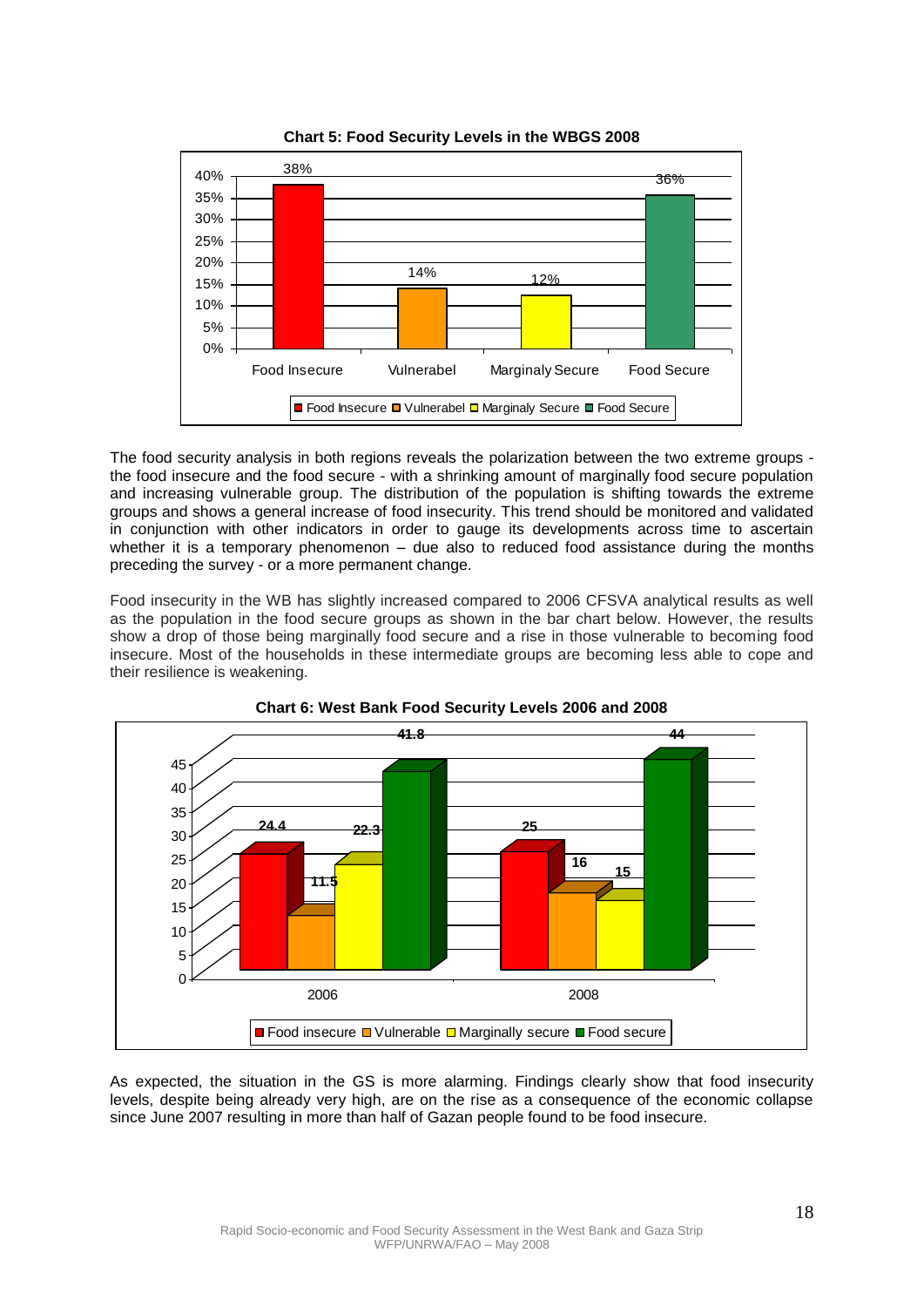

Food aid and, to a lesser extent cash aid, played a major role in preventing a further increase in food insecurity and contributed to filling the shelves of the poorest groups. However, food aid alone cannot offset the decline in the socio-economic conditions affecting the WBGS and a more structural approach is needed to lift its economy, starting with a more integrated design of safety nets as well as support to the productivity of the agricultural sector.

This is especially true when considering the food security status at locality type. Despite food insecurity among camp dwellers remains the highest, findings show a staggering increase of food insecurity among urban dwellers (from 32 percent to 39 percent, an increase of 22 percent compared to CFSVA 2006) mainly as a result of higher competition for jobs, a massive retrenchment of the private sector in the GS, rising food and transportation costs, as well as low daily wage rates and salaries unadiusted to inflation.



**Chart 8: Food Security Levels by Locality Type**

The survey findings confirm that the refugees living in camps and the urban poor are bearing the brunt of the economic downturn. Moreover, as shown in the chart below, food insecurity is higher among refugees (44 percent) compared to non refugees (33 percent) however, both population groups faced a similar increase (10 percent) in their food insecurity during the past two years.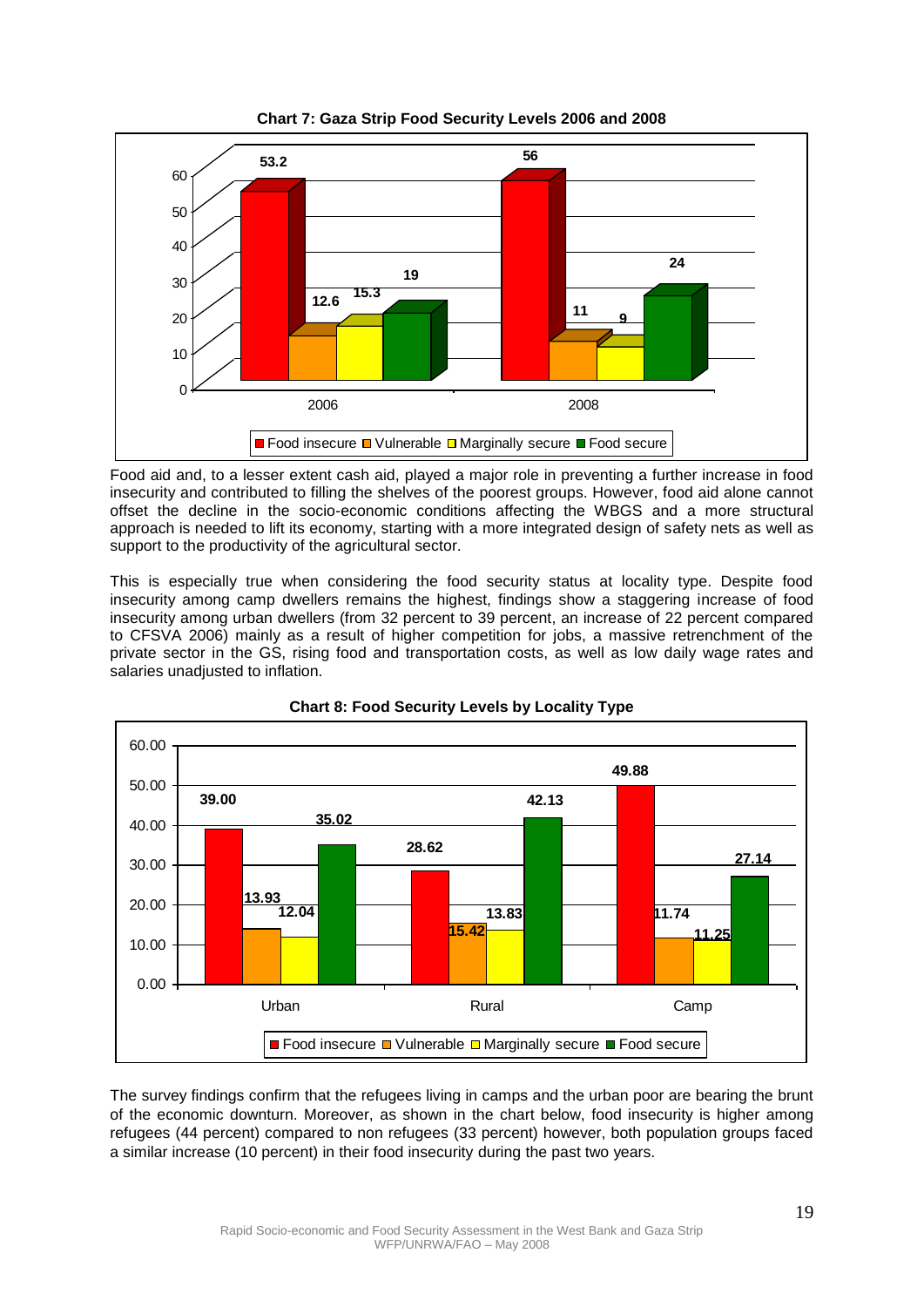

**Chart 9: Food Security Levels by Refugee Status**

## **7 CURRENT SHOCKS, RISKS AND COPING STRATEGIES**

Almost all the households (96.8 percent) have reported being affected by the increase in food prices in the past three months. Moreover, about 20 percent of the households reported being affected by salary and wage cuts, loss of assistance, deterioration\loss of business and the tightening of closures. The tightening of closure, salary cuts/delays/reduction and reduced levels of assistance seem to have influenced a higher proportion of WB households than Gazan households, whereas the deterioration/loss of businesses and unavailability of raw materials seem to have affected more Gazan households than WB households.

There is sufficient evidence from the survey results to suggest that the financial ability of households to cope with the prevailing conditions has been severely undermined in recent months. Almost two thirds of the surveyed households indicated that they can steadfast financially less than six months, which suggests that households' coping mechanisms have been either completely exhausted or substantially diminished.

To respond to these shocks and to other negative factors detailed throughout this report, households have to resort to coping strategies to mitigate the effects of these shocks on their living conditions.

## **A Coping strategies related to food consumption**

#### **A.1 General decrease in quality and quantity of food consumed**

Households are decreasing the quality and quantity of their food intake, through:

- 10.2 percent of households have reduced the number of meals and 16.7 percent of households have reduced size of meals.
- 53 percent of the households resorted to purchasing lower-quality foods: examples include purchasing canned foods instead of fresh foods, chicken wings instead of whole chickens, and foods nearing the end of their expiry dates.
- Most households claimed decreasing consumption of fruits, vegetables and fresh meats and reliance on very limited varieties of food.
- Some households are coping with their loss of purchasing power by reducing the amounts of foods purchased.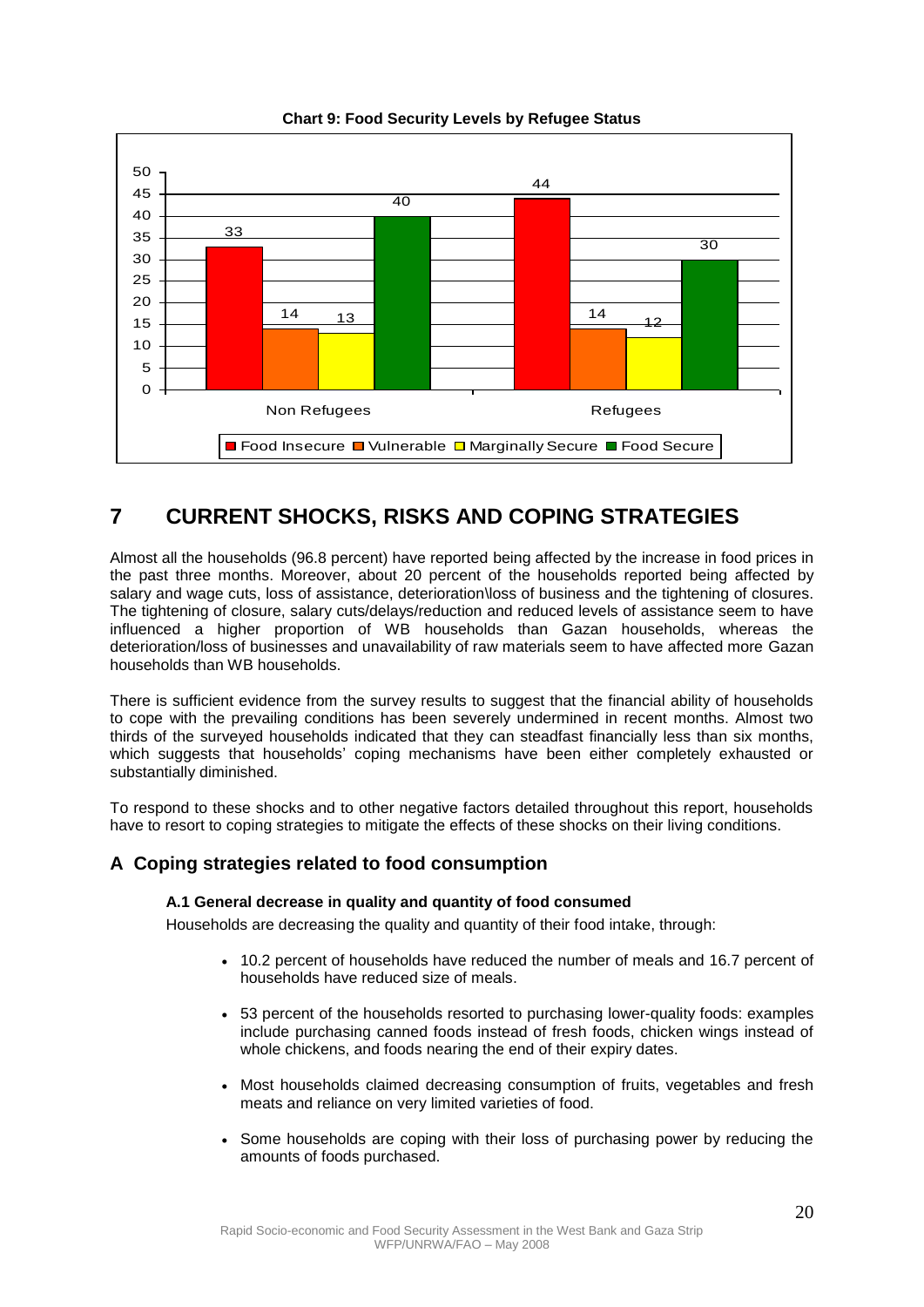#### **A.2 Fresh meat substitution**

Households visited are substituting fresh meats for cheaper, lower-value frozen meats. Households that own livestock and/or poultry such as those visited in Za'tara and Arab A'Ramadin also reported having very minimal consumption of fresh meat.

#### **A.3 Seeking food aid**

All registered refugee households visited highlighted that their utilization of the food rations they get from UNRWA has increased, and is considered as a main coping strategy for them. Both refugee and non-refugee households (particularly in the GS) have sought registering with local charitable organizations and NGOs to benefit from food rations whenever they are available.

#### **A.4 Own-production of some types of food**

Due to their inability to purchase some types of ready foods due to their relatively high prices, some households began making these foods domestically. The most prominent of these foods are bread, white cheese and *Labaneh*, which are usually made from the powdered milk received from UNRWA and other organizations.

#### **A.5 Scavenging for food**

A few of the interviewed households reported going through the trash bins of poultry shops and retail stores looking for food. While talked about in several of the visited localities, the majority of these households were found and met in Refugee Camps in the WB.

#### **B General coping strategies**

#### **B.1. Personal debt**

Most visited households indicated having accumulated debt to friends, relatives, and local shop owners for a variety of purposes. All of these households revealed that they consider debt as a main coping strategy. Most people are buying food and domestic supplies on credit from local shopkeepers and mounting large amounts of debt. With debt accumulating, many shopkeepers have reportedly stopped extending credit or put a ceiling on the credit they extend. 23 percent of households have resorted to taking up a loan to respond to the crisis.

#### **B.2. Non-payment of utility bills**

The overwhelming majority of households visited had not paid their utility bills (water and electricity) for many months, and consider non-payment of utility bills as a way of "saving money" in the short term. 31.8 percent of households rely on this strategy, however 48 percent have pointed out that they have already exhausted this possibility.

#### **B.3. Sale of productive and unproductive assets**

Many households reported having sold their jewellery and other financial assets a long time ago. Some households reported having sold durable goods such as television and radio sets to secure cash.

#### **B.4. Decreasing expenditure on health and education**

Anecdotal evidence suggests that households are being forced to cut down their expenditure on health care and education to save money (12.4 percent of households have reported a reduction on these expenses). Several households reported not buying medicine for chronic diseases to ensure that money is available for food. The fact that UNRWA provides health care services explains why decreasing expenditure on health was reported almost exclusively by the non-refugee households interviewed. With regards to reducing expenditure on education, the assessment also found that university students are being forced to withdraw due to the inability of their households to secure the needed tuition and other fees. Those that remain

*"This is my second daughter who I could not send to pre-school because I know I cannot pay the NIS 60 monthly fee... If UNRWA charged fees for the schooling of my first daughter, she would be staying at home too."*

enrolled are registering for less university credit hours to save money for their households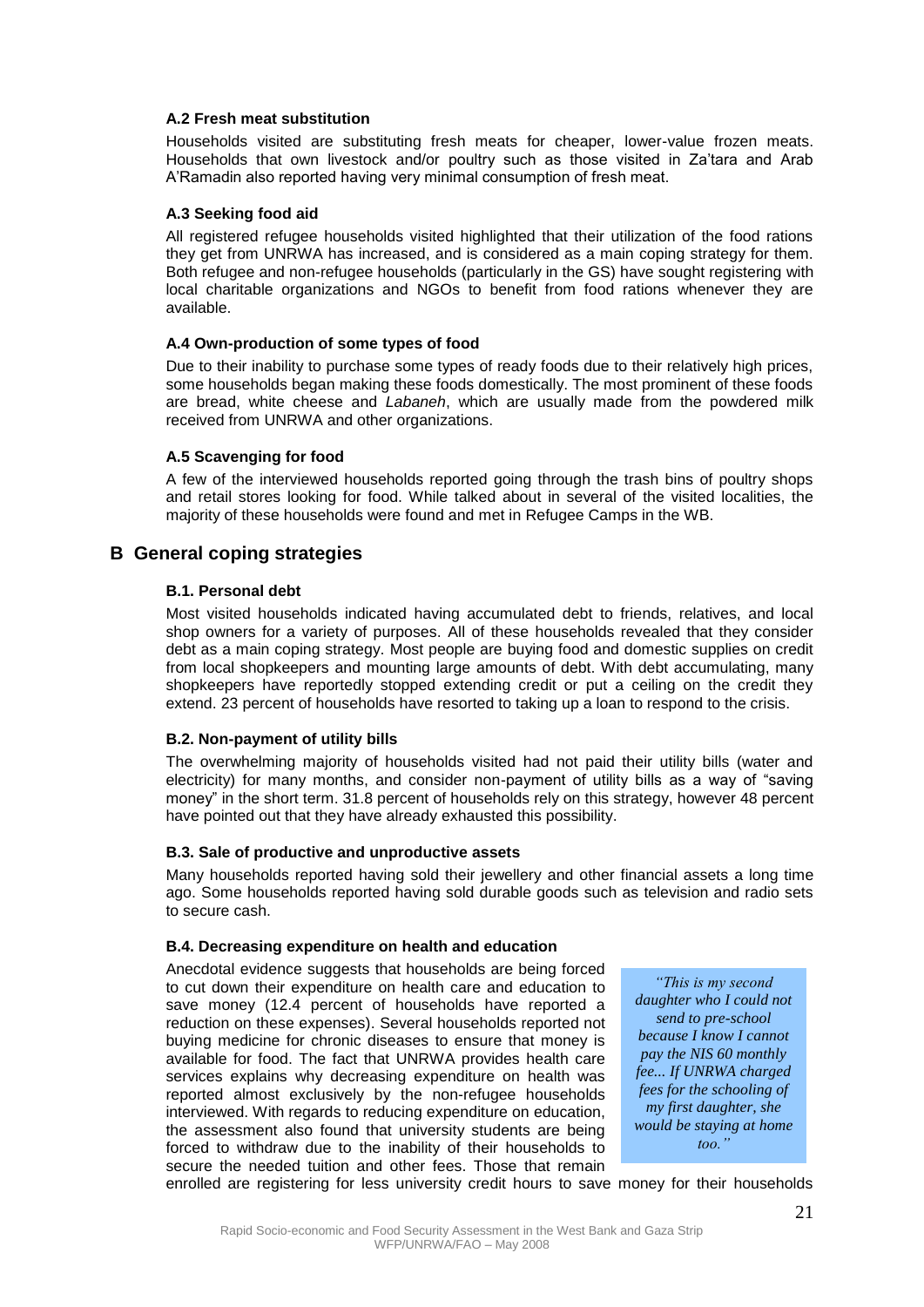(many of these students register for as little as two credit hours per semester). Similarly, many households reported an inability to buy the needed school supplies for their children, who often get sent back home by their teachers. Others either stopped sending their children to pre-school or did not enrol them altogether due to their inability to pay the fees and send the children's meals.

It should be noted here that the coping strategies used by the surveyed households are congruent with the generally well known coping strategies used by Palestinian households. These strategies concentrate on reduction of expenditures, changing patterns of consumption, sale of jewellery and other assets, use of life savings and borrowing. While some of these strategies can be effective in the short term, they generally lead to negative livelihood outcomes and reduce the household's long-term ability to cope with external shocks.

## **8 ASSISTANCE RESPONSE AND TARGETING**

### **Assistance at the household level**

The survey findings show that 44.8 percent of the surveyed households have received some type of in-cash/in-kind assistance, irrespective of it being regular or one-off assistance, during the last three months.

Further analysis of these results shows that Gazan households, in response to their higher needs, received more assistance than WB households: 75.8 percent of the households in the GS reported receipt of some type assistance in the past three months, compared to 22.9 percent of WB households.

UNRWA's inability to deliver emergency food aid to about 90,000 refugee families in the WB at the time of the survey should also be taken into account while examining these findings. Lengthy negotiations between the Agency and the West Bank Camp Popular Committees resulted in the suspension of food distributions to approximately 500,000 refugees (almost one fourth of the total WB population) for about seven months (from October 2007 to April 2008).

As shown in bar chart below, the proportion of the refugee households in both the WBGS have received more assistance than non-refugee households, with the proportion in the GS being significantly higher than in the WB.





Out of the 44.8 per cent that benefited from some type of assistance, most of the households (87.8 percent) received food assistance, 59.1 percent received healthcare related assistance, and 51 percent received cash/job assistance. 21.3 percent of the households that received assistance reported that the assistance was received once only during the past three months. 37.2 percent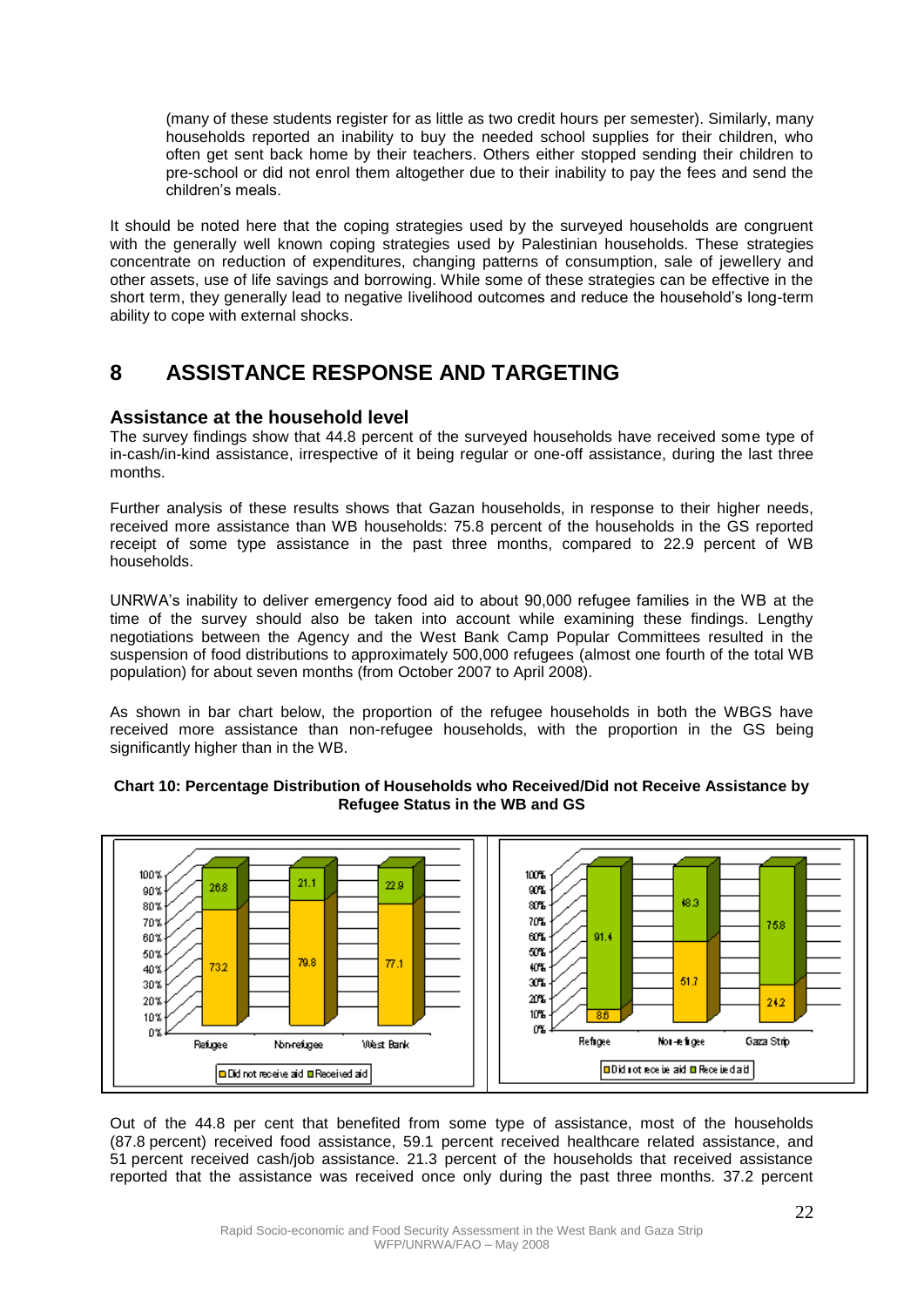reported that they received assistance twice, and 41.5 percent reported that they received assistance more than three times. The survey findings show that more than 43 percent of the households who receive assistance rely either totally or extensively on the humanitarian assistance they receive, while 40.3 percent of them rely partially on this assistance.

It is worth noting that the percentage of households that rely either extensively or totally on the assistance they receive is slightly higher in the WB than in the GS (69.1 percent compared to 60.8 percent), while the proportion of the households who rely totally on the assistance they receive is almost the same in both regions.

Humanitarian assistance is increasingly more important as a source of livelihood for Palestinian households: 52 percent of the households who receive assistance believe that the importance of assistance to their livelihood has increased in the last three months. Importantly, 63 percent of households in the WB indicated that assistance aid has become more significant to their livelihoods in the past three months. Growing unemployment and the hollowing business environment is increasing the relative importance of aid for Palestinian households.

Survey results show that 61 percent of the households that received assistance in the last three months reported that assistance was provided by UNRWA. At the same time, 27.9 percent reported receiving assistance from family\friends/neighbours, and about 20 percent indicated that assistance was provided by MoSA. In general, UNRWA is the largest provider of assistance to the refugee households (especially in the GS), whereas family and friends networks, charities and the Palestinian Authority/MoSA are the largest providers of assistance to non-refugee households. WFP is the largest provider of food assistance to non refugees; WFP delivers food aid through its implementing partners, with MoSA being the primary partner.

Even though targeting of the poor in assistance schemes in the WBGS compares favourably with other countries (World Bank 2004), data from this survey suggests inclusion and exclusion errors, i.e. some of the poorer households do not receive assistance while some of the richer households do. As illustrated below, 29 percent of the lowest income quintile (poorest 20 percent of households) did not receive any kind of assistance, whereas 24 percent of the highest income quintile (richest 20 percent of households) received some kind of assistance. However, the distribution among quintiles reflects a good direction of aid. Under-coverage might be due to the non-inclusion of the "newly needy", not yet addressed by the targeting systems (there is a significant time lag in the updating of potential beneficiary lists). Over-coverage can be over-stated due to the fact that households are already receiving aid and this is included in expenditure calculations.

Further analysis of these findings suggests that under-coverage was not a problem amongst refugees in Gaza during the reporting period.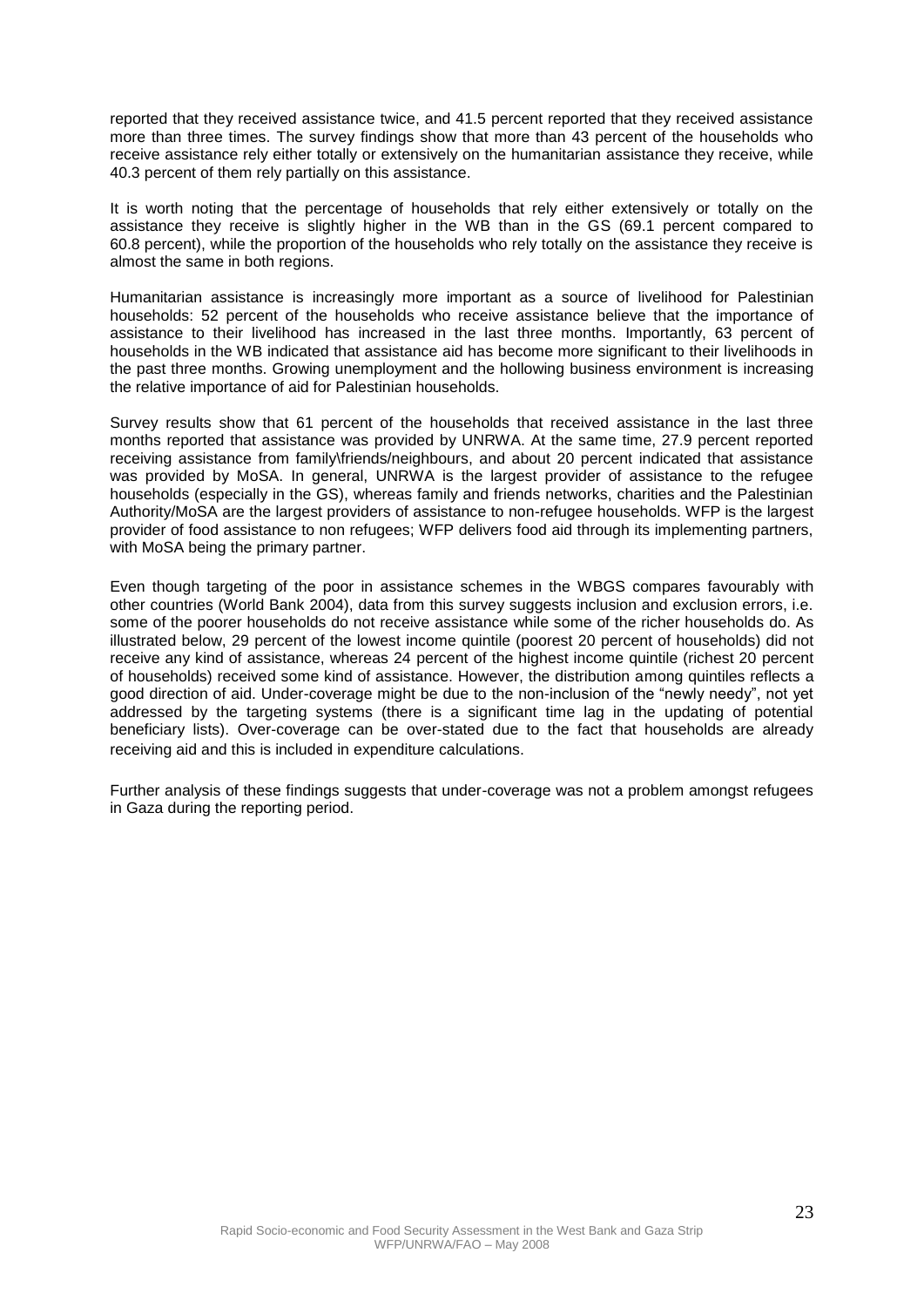

**Chart 11: Percentage Distribution of Households who Received/Did not Receive assistance by Expenditure Quintile**

## **9 RECOMMENDATIONS**

As explained above, the main driver of Palestinian food insecurity is of a political nature, as key elements in vulnerability are rooted in the military and administrative measures imposed by the Israeli occupation - closure regime, permits, destruction of assets - as well as the settlement expansion and derived infrastructure multiplication - access to land and water, bypass roads, etc.

There is little scope for action, other than that of humanitarian-emergency nature to solve food insecurity, until the political dimension is resolved. However, this section will aim to point to recommendations at a technical level given the socio-political constraints. In this framework, social safety nets and small farmers/herders need immediate support along with the relevant public institutions and implementing agencies.

Food insecurity in the WBGS is a product of consumption poverty. There is a need to focus on economic access to food, to enhance incomes and to promote an improved environment for economic and social development. Focusing on households' access to food through safety nets makes their entitlements more reliable and resilient.

However, it is important to emphasize the role of local food production and its potential for expansion. Given the concerning rise of international food commodity prices, there is a need to enhance crop and livestock production, while also promoting resilience towards both natural and man-made disasters in the WBGS.

The following recommendations are still under discussion within the agencies and will be further articulated in cooperation with the relevant Palestinian Authority (PA) Line Ministries, UN agencies, donors, NGOs and private sector.

### **POVERTY ALLEVIATION, SAFETY NETS AND FOOD ASSISTANCE:**

1. Meet the immediate needs of the destitute (Social/Special Hardship Cases):